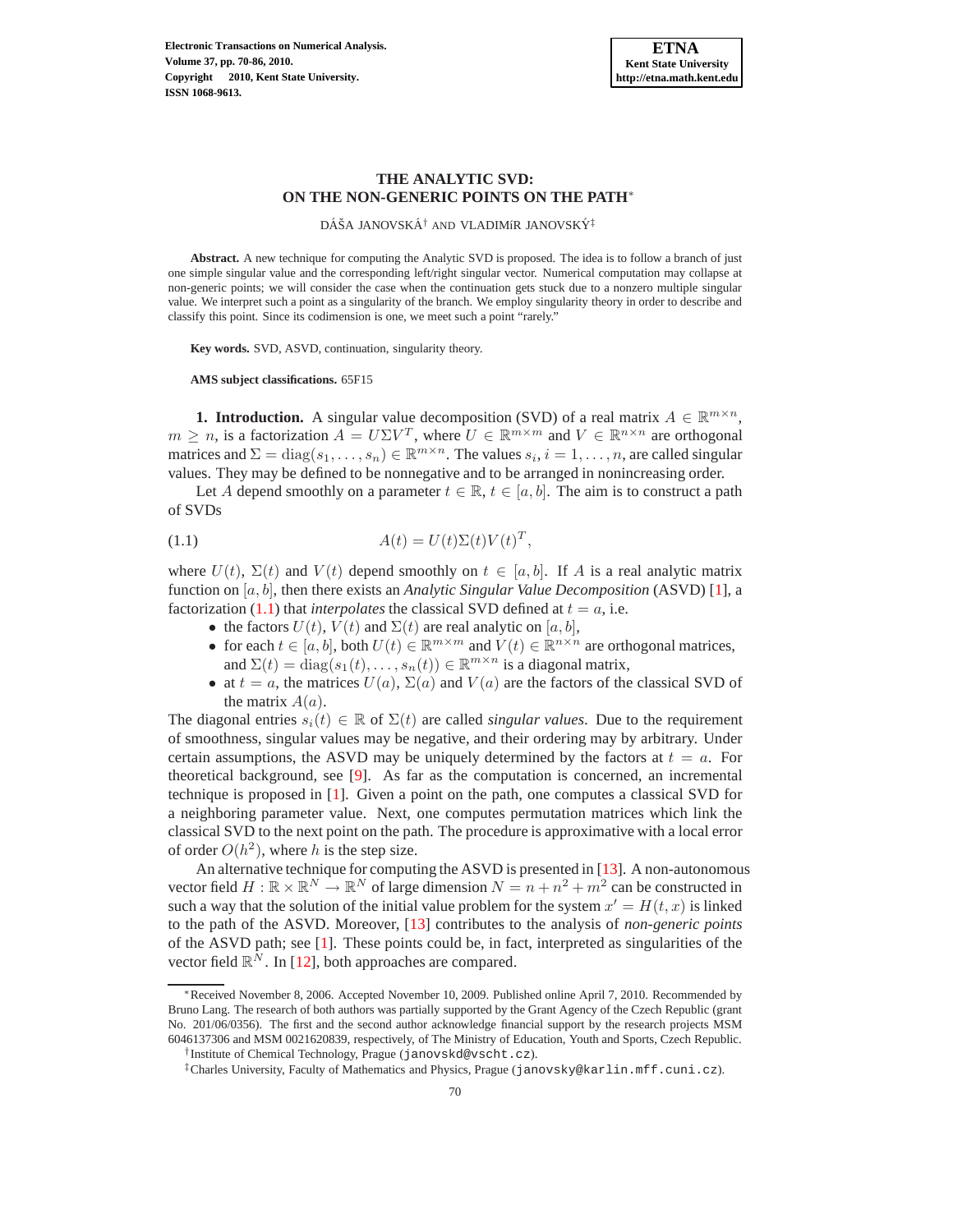A continuation algorithm for computing the ASVD is presented in [\[7\]](#page-16-4). It follows a path of a few *selected* singular values and left/right singular vectors. It is appropriate for large sparse matrices. The continuation algorithm is of predictor-corrector type. The relevant predictor is based on the Euler method, hence on an ODE solver. In this respect, there is a link to [\[13](#page-16-2)]. Nevertheless, the Newton-type corrector guarantees the solution with prescribed precision.

The continuation may get stuck at points where a nonsimple singular value  $s_i(t)$  appears for a particular parameter  $t$  and index  $i$ . In  $[1, 13]$  $[1, 13]$ , such points are called non-generic points of the path. They are related to branching of the singular value paths. The code in [\[7\]](#page-16-4) incorporates extrapolation strategies in order to "jump over" such points.

In this paper, we investigate non-generic points. In Section [2,](#page-1-0) we give an example that motivated our research. Then we introduce a path-following method for continuation of a simple singular value and the corresponding left/right singular vector. In Section [4,](#page-5-0) we define and analyze a singularity on the path. Next, we perturb this singularity; see Section [5.](#page-9-0) We summarize our conclusions in Section [6.](#page-12-0) Finally, in Appendix [A,](#page-13-0) we provide details of the expansions used in our asymptotic analysis.

#### <span id="page-1-0"></span>**2. Motivation.** Let

$$
A(t) = \begin{bmatrix} 1 - t & 0 \\ 0 & 1 + t \end{bmatrix};
$$

see [\[1,](#page-16-0) Example 2]. The relevant ASVD,  $A(t) = U(t)\Sigma(t)V(t)^T$ ,  $-0.5 \le t \le 0.5$ , can be computed explicitly:

$$
U(t) = V(t) = \begin{bmatrix} -1 & 0 \\ 0 & 1 \end{bmatrix}, \quad s_1(t) = 1 - t, \quad s_2(t) = 1 + t.
$$

Obviously,  $s_1(0) = s_2(0) = 1$  is a nonsimple (multiple) singular value of  $A(0)$ .

We will ask the following question: does the ASVD-path persist for an arbitrary sufficiently small perturbation? Let

<span id="page-1-2"></span>(2.1) 
$$
A(t) = \begin{bmatrix} 1-t & 0 \ 0 & 1+t \end{bmatrix} + \varepsilon \begin{bmatrix} 1/2 & 1 \ -1/4 & -1 \end{bmatrix}.
$$

Consider the relevant ASVD. This time, we compute it numerically using the techniques described in [\[7\]](#page-16-4). We show the results for the unperturbed and perturbed matrices in Figures [2.1](#page-2-0) and [2.2,](#page-2-1) respectively. Notice that the branches in Figure [2.1](#page-2-0) and in Figure [2.2](#page-2-1) are qualitatively different. We observe a *sensitive dependence on the initial conditions* of the branches.

# **3. Continuation of a simple singular value.**

**3.1. Preliminaries.** Let us recall the notion of a singular value of a matrix  $A \in \mathbb{R}^{m \times n}$ ,  $m \geq n$ .

DEFINITION 3.1. Let  $s \in \mathbb{R}$ . We say that s is a singular value of the matrix A if there  $\mathit{exist}\;u \in \mathbb{R}^m$  and  $v \in \mathbb{R}^n$  such that

(3.1) 
$$
Av - su = 0, \quad A^T u - sv = 0, \quad ||u|| = ||v|| = 1.
$$

*The vectors* v *and* u *are called the right and the left singular vectors of the matrix* A*.* Note that s is defined up to its sign: if the triplet  $(s, u, v)$  satisfies [\(3.1\)](#page-1-1) then at least three more triplets

<span id="page-1-1"></span>
$$
(s, -u, -v), \quad (-s, -u, v), \quad (-s, u, -v),
$$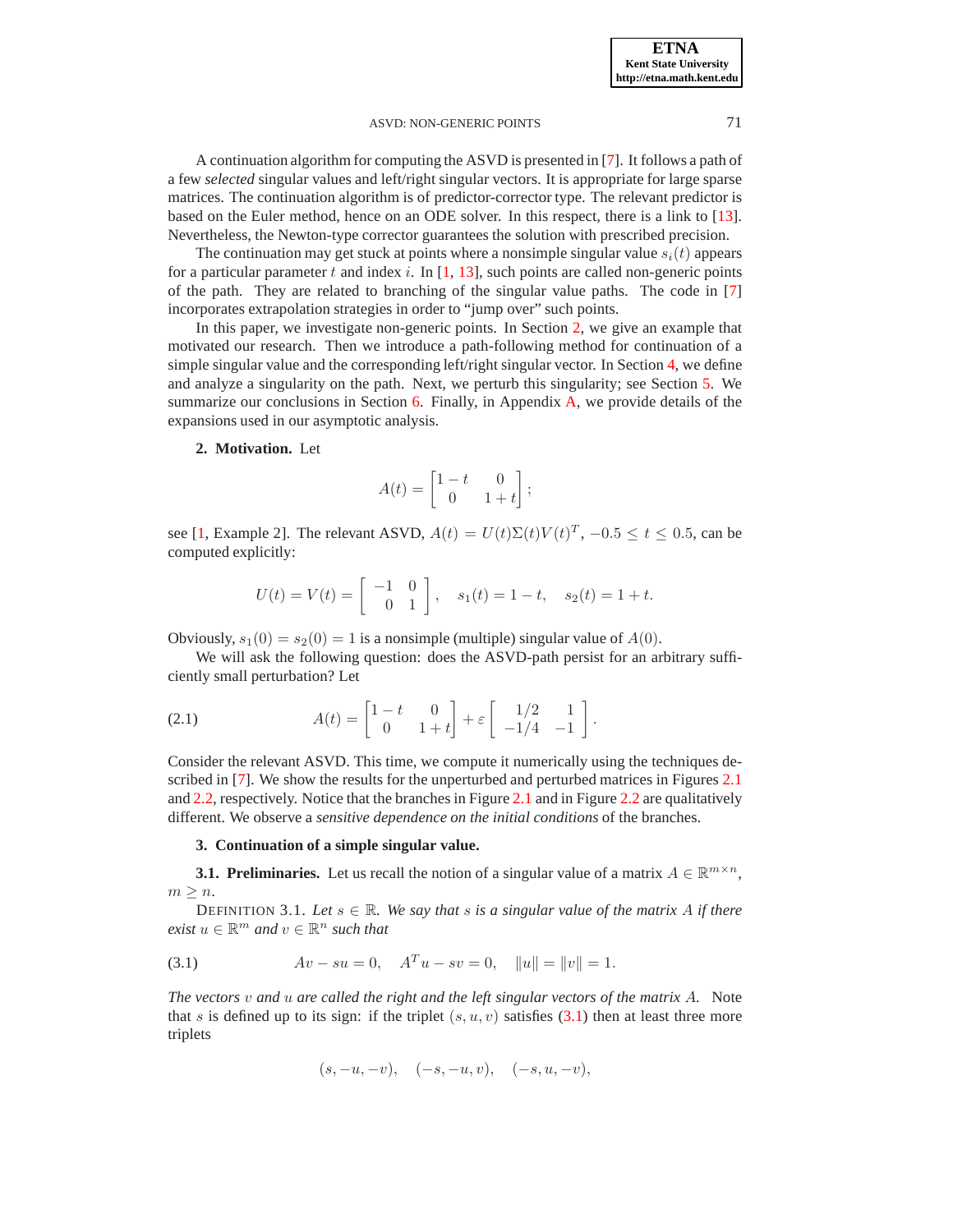

FIGURE 2.1. Perturbation  $\varepsilon = 0$ . Left: Branches of singular values  $s_1(t)$  and  $s_2(t)$  in red and blue as *functions of* t*. Right: The relevant right singular vectors in red and blue.*

<span id="page-2-0"></span>

<span id="page-2-1"></span>FIGURE 2.2. *Perturbation*  $\varepsilon = 0.1$ . *Left: Branches of singular values*  $s_1(t)$  *and*  $s_2(t)$  *in red and blue as functions of* t*. Right: The relevant right singular vectors in red and blue.*

can be interpreted as singular values and left and right singular vectors of A.

DEFINITION 3.2. Let  $s \in \mathbb{R}$ . We say that s is a simple singular value of a matrix A if *there exist*  $u \in \mathbb{R}^m$ ,  $u \neq 0$ , and  $v \in \mathbb{R}^n$ ,  $v \neq 0$ , where

$$
(s, u, v), (s, -u, -v), (-s, -u, v), (-s, u, -v)
$$

*are the only solutions to* [\(3.1\)](#page-1-1)*. A singular value* s *which is not simple is called a nonsimple (multiple) singular value.*

<span id="page-2-4"></span>REMARK 3.3. Let  $s \neq 0$ . Then s is a simple singular value of A if and only if  $s^2$  is a simple eigenvalue of  $A^T A$ . In particular,  $v \in \mathbb{R}^n$  and  $u \in \mathbb{R}^m$  such that

$$
A^T A v = s^2 v
$$
,  $||v|| = 1$ ,  $u = \frac{1}{s}Av$ 

<span id="page-2-5"></span>are the relevant right and left singular vectors of A.

<span id="page-2-6"></span>REMARK 3.4.  $s = 0$  is a simple singular value of A if and only if  $m = n$  and  $\dim \text{Ker } A = 1.$ 

REMARK 3.5. Let  $s_i$ ,  $s_j$  be simple singular values of A with  $i \neq j$ . Then  $s_i \neq s_j$  and  $s_i \neq -s_j$ .

Let us recall the idea of [\[7\]](#page-16-4). The branches of *selected* singular values  $s_i(t)$  and the corresponding left/right singular vectors  $U_i(t) \in \mathbb{R}^m$ ,  $V_i(t) \in \mathbb{R}^n$  are considered, i.e.,

<span id="page-2-2"></span>(3.2) 
$$
A(t)V_i(t) = s_i(t)U_i(t), \quad A(t)^T U_i(t) = s_i(t)V_i(t),
$$

<span id="page-2-3"></span>(3.3) 
$$
U_i(t)^T U_i(t) = V_i(t)^T V_i(t) = 1,
$$

for  $t \in [a, b]$ . The natural orthogonality conditions  $U_i(t)^T U_j(t) = V_i(t)^T V_j(t) = 0, i \neq j$ ,  $t \in [a, b]$ , are added. For  $p \leq n$ , the selected singular values  $S(t) = (s_1(t), \ldots, s_p(t)) \in \mathbb{R}^p$ and the corresponding left/right singular vectors  $U(t) = [U_1(t), \ldots, U_p(t)] \in \mathbb{R}^{m \times p}$  and  $V(t) = [V_1(t), \dots, V_p(t)] \in \mathbb{R}^{n \times p}$  are followed for  $t \in [a, b]$ .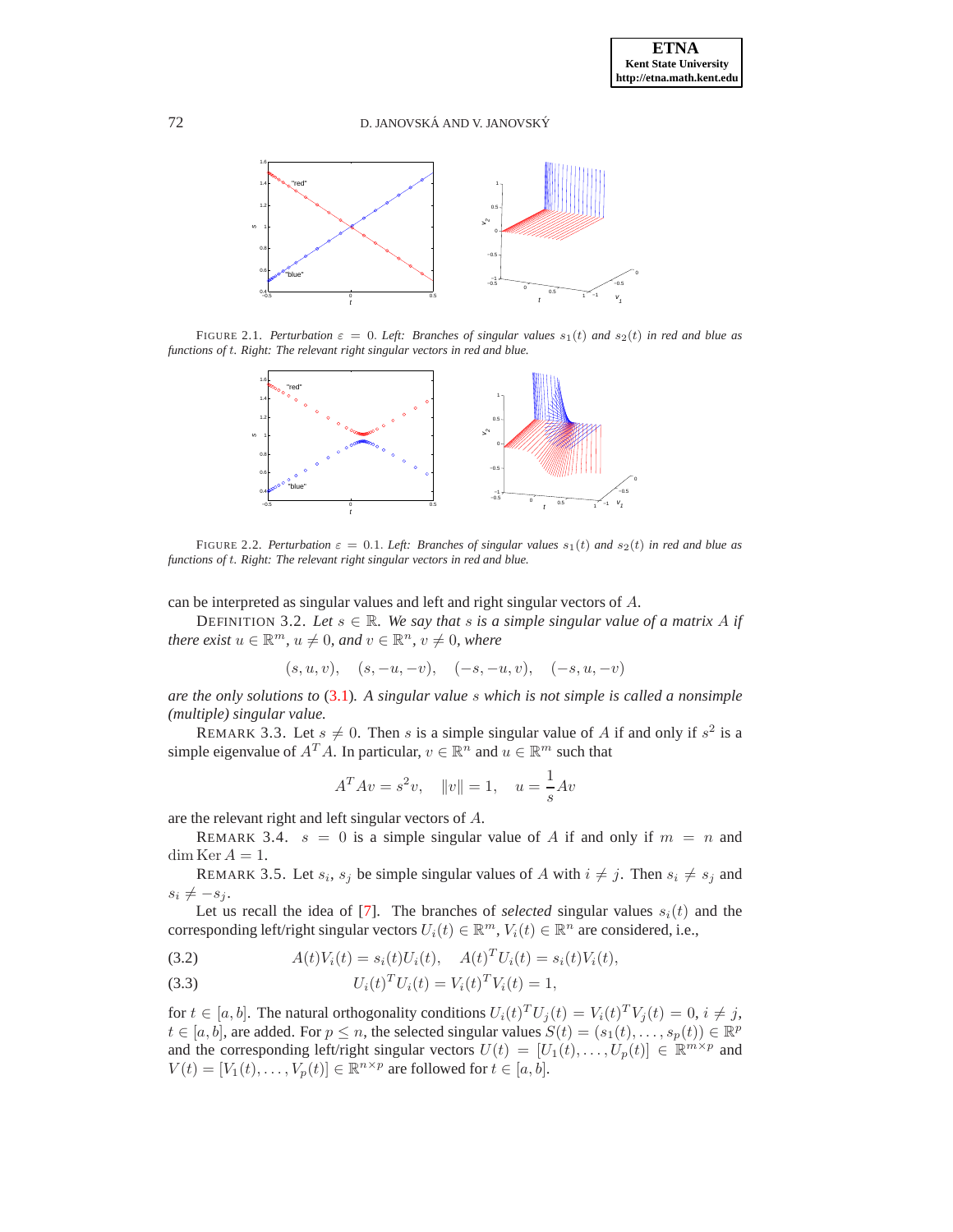<span id="page-3-7"></span>**3.2. The path of simple singular values.** In this section, we consider the idea of pathfollowing for *one* singular value and the corresponding left/right singular vectors. We expect the path to be locally a branch of  $s_i(t)$ ,  $U_i(t) \in \mathbb{R}^m$ ,  $V_i(t) \in \mathbb{R}^n$ , satisfying conditions [\(3.2\)](#page-2-2) and [\(3.3\)](#page-2-3) for  $t \in [a, b]$ .

We consider the *i*th branch,  $1 \le i \le n$ , namely, the branch which is initialized by  $s_i(a)$ ,  $U_i(a) \in \mathbb{R}^m$ ,  $V_i(a) \in \mathbb{R}^n$ , computed by the classical SVD [\[4](#page-16-5)]. Note that the SVD algorithm orders all singular values in descending order  $s_1(a) \geq \cdots \geq s_i(a) \geq \cdots \geq s_n(a) \geq 0$ . We assume that  $s_i(a)$  is *simple*; see Remarks [3.3](#page-2-4) and [3.4.](#page-2-5)

<span id="page-3-6"></span>DEFINITION 3.6. For a given  $t \in [a, b]$  and  $s \in \mathbb{R}$ , let us set

(3.4) 
$$
\mathcal{M}(t,s) \equiv \begin{bmatrix} -sI_m & A(t) \\ A^T(t) & -sI_n \end{bmatrix},
$$

<span id="page-3-3"></span>where  $I_m \in \mathbb{R}^{m \times m}$  and  $I_n \in \mathbb{R}^{n \times n}$  are identities.

REMARK 3.7. Let  $s \neq 0, t \in [a, b]$ .

1. s is a singular value of  $A(t)$  if and only if dim Ker  $\mathcal{M}(t, s) \geq 1$ .

<span id="page-3-0"></span>2. s is a simple singular value of  $A(t)$  if and only if dim Ker  $\mathcal{M}(t, s) = 1$ . REMARK 3.8. Let  $s \neq 0, t \in [a, b]$ .  $\lceil u \rceil$ 

1. If 
$$
\mathcal{M}(t, s) \begin{bmatrix} u \\ v \end{bmatrix} = 0
$$
 then  $u^T u = v^T v$ .  
2. If in addition  $\mathcal{M}(t, s) \begin{bmatrix} \tilde{u} \\ \tilde{v} \end{bmatrix} = 0$  then  $u^T \tilde{u} = v^T \tilde{v}$ .

Note that if  $s_i(t) \neq 0$  then due to Remark [3.8](#page-3-0) one of the scaling conditions [\(3.3\)](#page-2-3) is *redundant*. This motivates the following definition.

DEFINITION 3.9. *Consider the mapping*

<span id="page-3-1"></span>
$$
f: \mathbb{R} \times \mathbb{R}^{1+m+n} \to \mathbb{R}^{1+m+n},
$$
  

$$
t \in \mathbb{R}, \quad x = (s, u, v) \in \mathbb{R}^1 \times \mathbb{R}^m \times \mathbb{R}^n \longmapsto f(t, x) \in \mathbb{R}^{1+m+n},
$$

*where*

(3.5) 
$$
f(t,x) \equiv \begin{bmatrix} -su + A(t)v \\ A^T(t)u - sv \\ v^Tv - 1 \end{bmatrix}.
$$

As an alternative to  $(3.5)$  we will also use

(3.6) 
$$
f(t,x) \equiv \begin{bmatrix} -su + A(t)v \\ A^T(t)u - sv \\ u^Tu + v^Tv - 2 \end{bmatrix}.
$$

<span id="page-3-4"></span><span id="page-3-2"></span>The equation

(3.7) 
$$
f(t,x) = 0, \quad x = (s, u, v),
$$

may locally define a branch  $x(t) = (s(t), u(t), v(t)) \in \mathbb{R}^{1+m+n}$  of singular values  $s(t)$  and left/right singular vectors  $u(t)$  and  $v(t)$ . The branch is initialized at  $t^0$ , which plays the role of  $t = a$ . It is assumed that there exists  $x^0 \in \mathbb{R}^{1+m+n}$  such that  $f(t^0, x^0) = 0$ . The initial condition  $x^0 = (s^0, u^0, v^0) \in \mathbb{R}^{1+m+n}$  plays the role of already computed SVD factors  $s_i(a) \in \mathbb{R}^1$ ,  $U_i(a) \in \mathbb{R}^m$  and  $V_i(a) \in \mathbb{R}^n$ .

We solve [\(3.7\)](#page-3-2) on an open interval  $\mathcal J$  of parameters t such that  $t^0 \in \mathcal J$ .

<span id="page-3-5"></span>**THEOREM 3.10.** *Consider* [\(3.5\)](#page-3-1). Let  $(t^0, x^0) \in \mathcal{J} \times \mathbb{R}^{1+m+n}$ ,  $x^0 = (s^0, u^0, v^0)$ , be *a* root of  $f(t^0, x^0) = 0$ . Assume that  $s^0 \neq 0$  is a simple singular value of  $A(t^0)$ . Then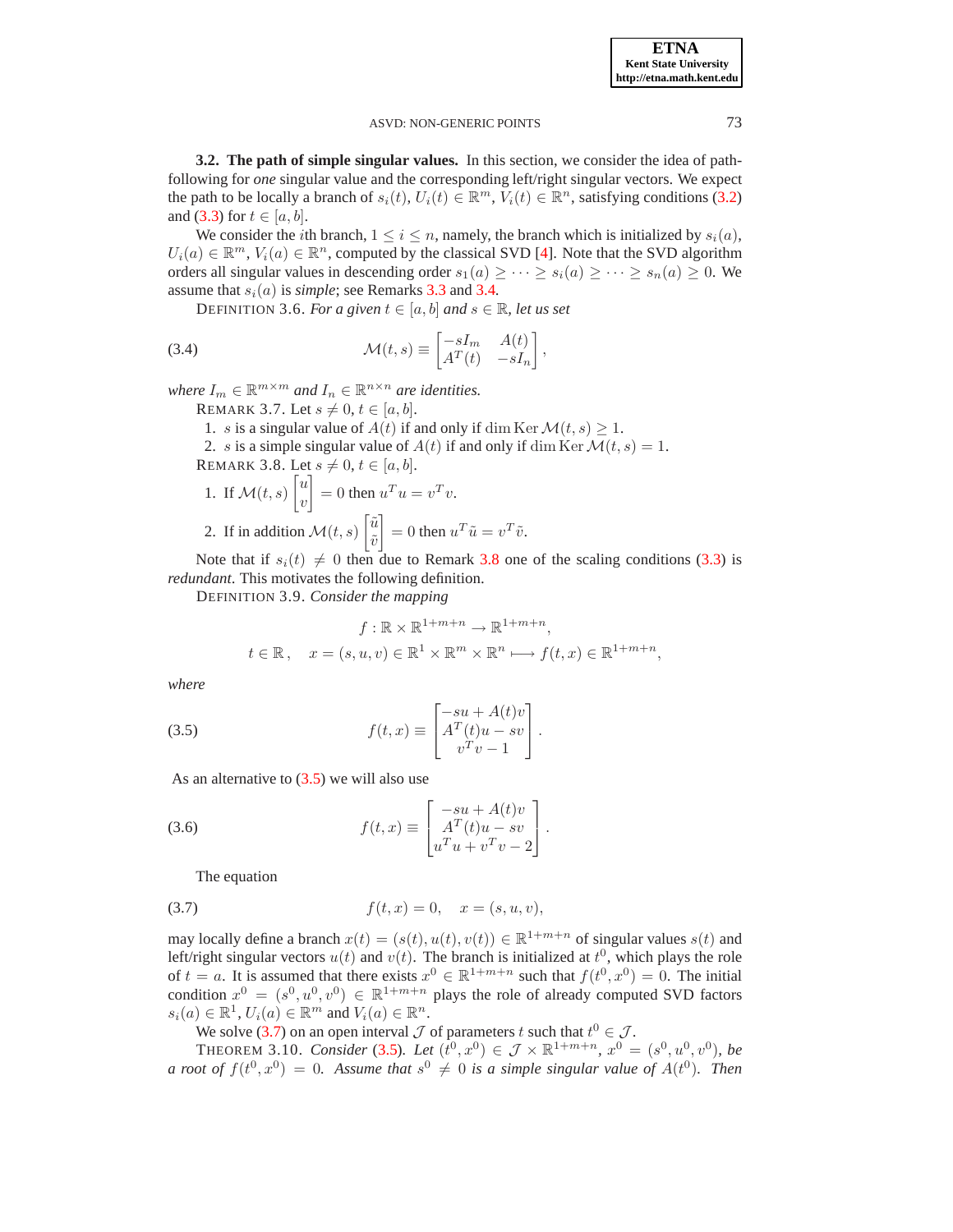*there exists an open subinterval*  $\mathcal{I}$  ⊂  $\mathcal J$  *containing*  $t^0$  *and a unique function*  $t \in \mathcal{I}$   $\longmapsto$  $x(t) \in \mathbb{R}^{1+m+n}$  such that  $f(t, x(t)) = 0$  for all  $t \in \mathcal{I}$  and that  $x(t^0) = x^0$ . Moreover,  $df A \in C^{k}(\mathcal{I}, \mathbb{R}^{m \times n}), k \geq 1$ , then  $x \in C^{k}(\mathcal{I}, \mathbb{R}^{1+m+n})$ . If  $A \in C^{\omega}(\mathcal{I}, \mathbb{R}^{m \times n})$  then  $x \in C^{\omega}(\mathcal{I}, \mathbb{R}^{1+m+n}).$ 

*Proof.* We will show that the assumptions imply that the partial differential  $f_x$  at the point  $(t^0, x^0)$  is a regular  $(1 + m + n) \times (1 + m + n)$  matrix. Let  $\delta x = (\delta s, \delta u, \delta v) \in \mathbb{R}^{1 + m + n}$ ,

<span id="page-4-1"></span>(3.8) 
$$
f_x(t^0, x^0) \,\delta x = \begin{bmatrix} -u^0 & -s^0 I_m & A(t^0) \\ -v^0 & A(t^0)^T & -s^0 I_n \\ 0 & 0_m^T & 2(v^0)^T \end{bmatrix} \begin{bmatrix} \delta s \\ \delta u \\ \delta v \end{bmatrix} = 0 \in \mathbb{R}^{1+m+n}.
$$

This is equivalent to the system

<span id="page-4-0"></span>(3.9) 
$$
\mathcal{M}(t^0, s^0) \begin{bmatrix} \delta u \\ \delta v \end{bmatrix} = \delta s \begin{bmatrix} u^0 \\ v^0 \end{bmatrix}, \quad (v^0)^T \delta v = 0.
$$

Projecting the first equation on  $(u^0, v^0)$ , and using the symmetry of the matrix  $\mathcal{M}(t^0, s^0)$ , yields

<span id="page-4-2"></span>
$$
(3.10) \qquad \begin{bmatrix} u^0 \\ v^0 \end{bmatrix}^T \mathcal{M}(t^0, s^0) \begin{bmatrix} \delta u \\ \delta v \end{bmatrix} = \begin{bmatrix} \delta u \\ \delta v \end{bmatrix}^T \mathcal{M}(t^0, s^0) \begin{bmatrix} u^0 \\ v^0 \end{bmatrix} = \delta s (\|u^0\|^2 + \|v^0\|^2).
$$

By definition [\(3.5\)](#page-3-1),  $\mathcal{M}(t^0, s^0)$  $\lceil u^0 \rceil$  $v^0$  $\Big] = 0 \in \mathbb{R}^{m+n}$ . Therefore,  $\delta s = 0$ .

Due to Remark [3.7](#page-3-3) (2), there exists a constant c such that  $\begin{bmatrix} \delta u \\ \delta v \end{bmatrix} = c$  $\lceil u^0 \rceil$  $v^0$ 1 . The second condition in [\(3.9\)](#page-4-0) implies that  $c = 0$ . Hence  $\delta x = (\delta s, \delta u, \delta v) = 0$ , which proves the claim.

Assuming that  $A \in C^k(\mathcal{I}, \mathbb{R}^{m \times n})$ ,  $k \geq 1$ , the statement is a consequence of the Implicit Function Theorem; see, e.g., [\[6\]](#page-16-6). In case that  $A \in C^{\omega}(\mathcal{I}, \mathbb{R}^{m \times n})$ , i.e., when A is real analytic, the result again follows from the Implicit Function Theorem; see [\[10\]](#page-16-7).  $\square$ 

REMARK 3.11. The above statement also holds for the alternative scaling [\(3.6\)](#page-3-4). The argument is similar.

The practical advantage of  $(3.7)$  is that we can use standard packages for continuation of an implicitly defined curve. In particular, we use the MATLAB toolbox MATCONT [\[3](#page-16-8)]. Path-following of the solution set of [\(3.7\)](#page-3-2) via MATCONT is very robust. However, one has to be careful when interpreting the results. In particular, the lower bound for the step size, MinStepsize, should be chosen sufficiently small. We will comment on this observation in Section [6.](#page-12-0)

In order to illustrate the performance, we consider the same problem as in [\[7\]](#page-16-4), namely, the homotopy

<span id="page-4-3"></span>
$$
(3.11) \t\t A(t) = t A2 + (1 - t) A1, \t t \in [0, 1],
$$

where the matrices  $A1 \equiv$  well1033.mtx,  $A2 \equiv$  illc1033.mtx are taken from the Ma-trix Market [\[11\]](#page-16-9). Note that  $A1, A2 \in \mathbb{R}^{1033 \times 320}$  are sparse and A1, A2 are well- and illconditioned, respectively. The aim is to continue the ten smallest singular values and corresponding left/right singular vectors of  $A(t)$ . The continuation is initialized at  $t = 0$ . The initial decomposition of A1 is computed via svds; see the MATLAB Function Reference.

The results of continuation are displayed in Figure [3.1.](#page-5-1) We run MATCONT ten times, once for each singular value. The branches do not cross. The computation complies with Theorem [3.10.](#page-3-5) Each curve is computed as a sequence of isolated points marked by circles; see the zoom on the right. The adaptive stepsize control refines the stepsize individually for each branch.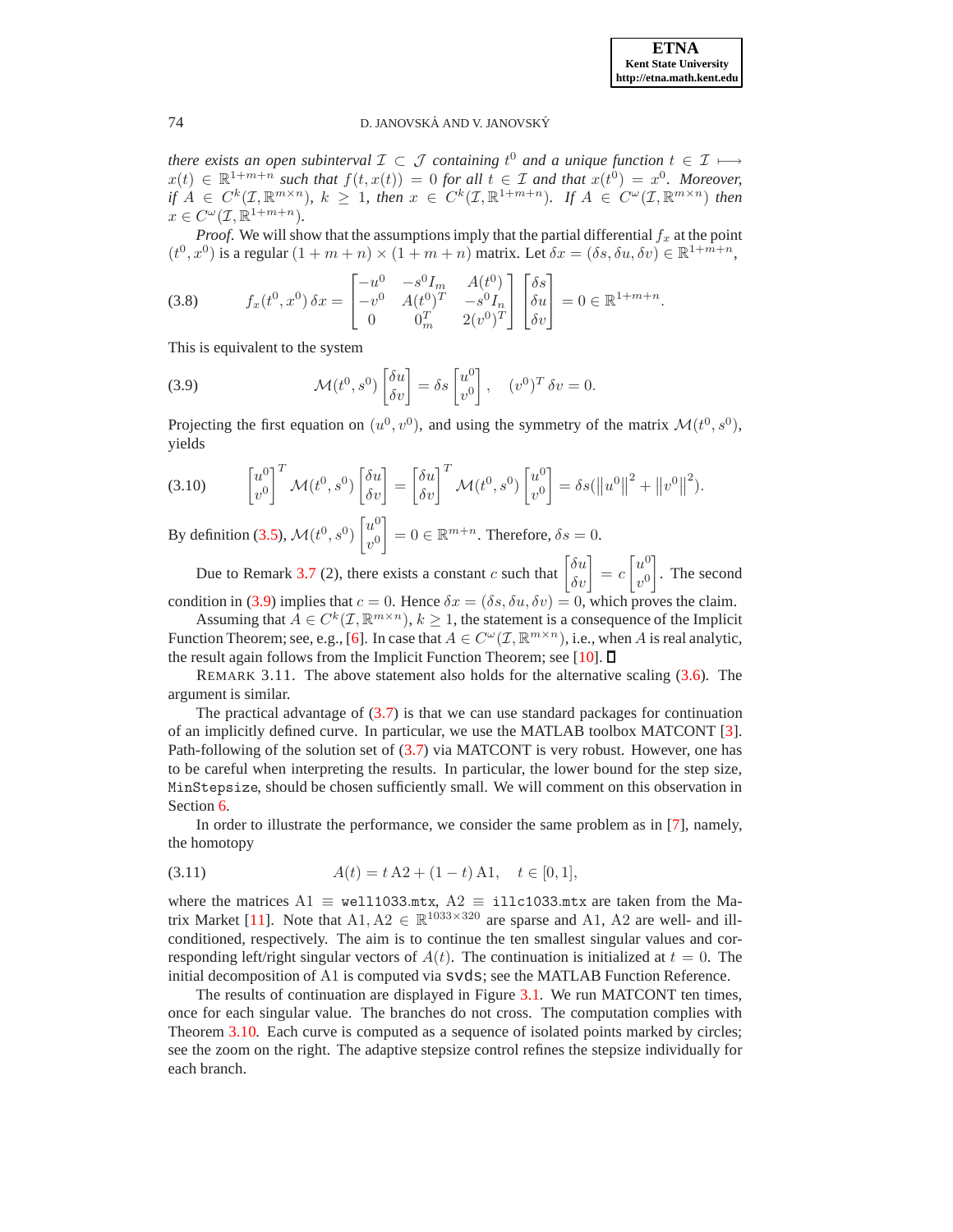

<span id="page-5-1"></span>FIGURE 3.1. *Branches of singular values* s320(t), . . . , s310(t) *as functions of* t*. On the right: The relevant zooms.*

<span id="page-5-0"></span>**4. Singular point on the path.** Let  $f(t^0, x^0) = 0$ ,  $x^0 = (s^0, u^0, v^0)$ ,  $s^0 \neq 0$ . Let us discuss the case when the assumptions of Theorem [3.10](#page-3-5) do not hold; namely, assume that  $s^0 \neq 0$  is a nonsimple (multiple) singular value of  $A(t^0)$ . Then we conclude that dim Ker $\mathcal{M}(t, s) \geq 2$ ; see Remark [3.7.](#page-3-3)

In particular, we will assume that dim Ker  $\mathcal{M}(t^0, s^0) = 2$ . Then, there exist  $\delta u \in \mathbb{R}^m$ ,  $\|\delta u\| = 1$ , and  $\delta v \in \mathbb{R}^n$ ,  $\|\delta v\| = 1$ , such that

<span id="page-5-4"></span>
$$
\mathcal{M}(t^0, s^0) \begin{bmatrix} \delta u \\ \delta v \end{bmatrix} = 0, \quad (v^0)^T \delta v = 0.
$$

Note that this implies  $(u^0)^T \delta u = 0$ . Computing Ker  $f_x(t^0, x^0)$ , see [\(3.8\)](#page-4-1)–[\(3.10\)](#page-4-2), we conclude that dim Ker  $f_x(t^0, s^0) = 1$  and

(4.1) 
$$
\operatorname{Ker} f_x(t^0, x^0) = \operatorname{span} \left\{ \begin{bmatrix} 0 \\ \delta u \\ \delta v \end{bmatrix} \right\}.
$$

<span id="page-5-5"></span>**4.1. Dimensional reduction.** Our aim is to analyze the singular root  $(t^0, x^0)$  of the parameter dependent equation [\(3.7\)](#page-3-2). A standard technique is *Lyapunov-Schmidt reduction* [\[6](#page-16-6)]. We apply a version based on bordered matrices [\[5](#page-16-10)]. We assume that  $\dim \text{Ker } f_x(t^0, x^0) = 1$ , i.e., the corank of the matrix  $f_x(t^0, x^0)$  is one. Using the proper terminology, we deal with a  $\text{corank} = 1$  singularity.

The algorithm of the reduction is as follows. Let us fix vectors  $B, C \in \mathbb{R}^{1+m+n}$ . Find  $\xi \in \mathbb{R}, \tau \in \mathbb{R}, \Delta x \in \mathbb{R}^{1+m+n}$  and  $\varphi \in \mathbb{R}$  such that

(4.2) 
$$
f(t^{0} + \tau, x^{0} + \Delta x) + \varphi B = 0,
$$

$$
C^{T} \Delta x = \xi.
$$

We define an operator related to the above equation:

<span id="page-5-3"></span><span id="page-5-2"></span>
$$
\mathcal{F}: \mathbb{R} \times \mathbb{R} \times \mathbb{R}^{1+m+n} \times \mathbb{R} \to \mathbb{R}^{1+m+n} \times \mathbb{R},
$$

(4.4) 
$$
\mathcal{F}(\tau,\xi,\Delta x,\varphi) \equiv \begin{bmatrix} f(t^0 + \tau,x^0 + \Delta x) + \varphi B \\ C^T \Delta x - \xi \end{bmatrix}.
$$

Let us assume that

(4.5) 
$$
\det \begin{bmatrix} f_x(t^0, x^0) & B \\ C^T & 0 \end{bmatrix} \neq 0.
$$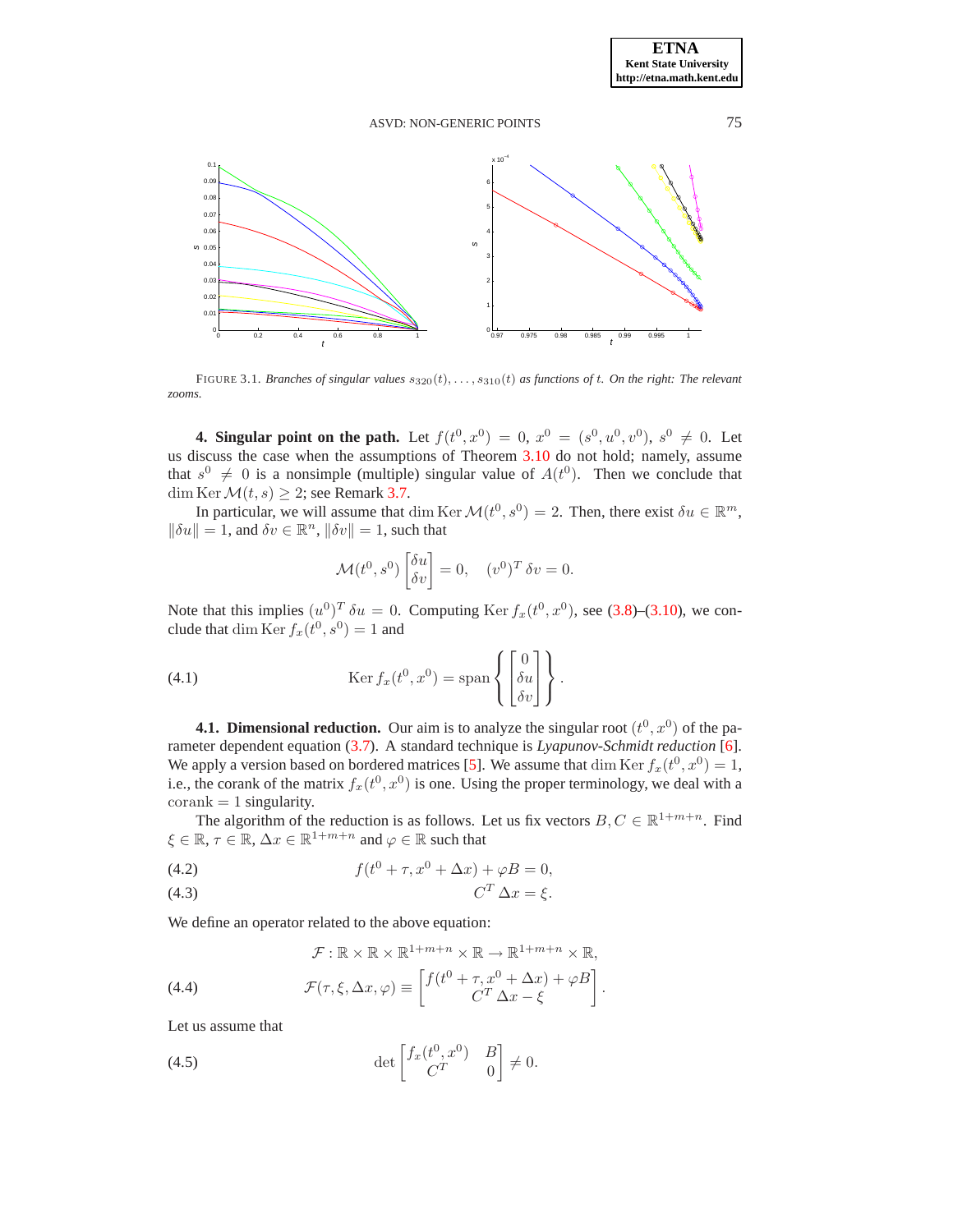It can be shown, see [\[5\]](#page-16-10), that this assumption is satisfied for a generic choice of *bordering vectors* B and C. Nevertheless, later on we specify B and C.

Obviously,  $(\xi, \tau, \Delta x, \varphi) = (0, 0, 0, 0) \in \mathbb{R} \times \mathbb{R} \times \mathbb{R}^{1+m+n} \times \mathbb{R}$  is a root of *F*, i.e.,  $\mathcal{F}(0, 0, 0, 0) = 0$ . The partial differential of  $\mathcal F$  with respect to the variables  $\Delta x, \varphi$ , namely, the matrix  $\mathcal{F}_{\Delta x,\varphi}(0,0,0,0) \in \mathbb{R}^{(2+m+n)\times(2+m+n)}$ , is regular at the origin  $(0,0,0,0)$  by the assumption  $(4.5)$ . Due to the Implicit Function Theorem [\[6\]](#page-16-6), the solution manifold of  $\mathcal{F}(\xi, \tau, \Delta x, \varphi) = 0$  can be locally parameterized by  $\tau$  and  $\xi$ ; that is, there exist functions

(4.6) 
$$
\varphi = \varphi(\tau, \xi) \in \mathbb{R}, \quad \Delta x = \Delta x(\tau, \xi) \in \mathbb{R}^{1+m+n},
$$

such that  $\mathcal{F}(\tau, \xi, \Delta x(\tau, \xi), \varphi(\tau, \xi)) = 0$  for all  $\tau$  and  $\xi$  being small. From [\(4.2\)](#page-5-3) and the fact that  $B \neq 0$  due to [\(4.5\)](#page-5-2), we conclude that

(4.7) 
$$
f(t^{0} + \tau, x^{0} + \Delta x(\tau, \xi)) = 0
$$

if and only if

<span id="page-6-0"></span>
$$
\varphi(\tau,\xi) = 0.
$$

The scalar equation [\(4.8\)](#page-6-0) is called the *bifurcation equation*. There is a one-to-one link between the solution  $(\tau, \xi) \in \mathbb{R}^2$  of the bifurcation equation [\(4.8\)](#page-6-0) and the solution  $(t, x) \in$  $\mathbb{R} \times \mathbb{R}^{1+m+n}$  of the equation [\(3.7\)](#page-3-2):

<span id="page-6-1"></span>(4.9) 
$$
t = t^0 + \tau, \quad x = x^0 + \Delta x(\tau, \xi).
$$

The statement has an obvious local meaning: it describes all roots of [\(3.7\)](#page-3-2) in a neighborhood of  $(t^0, x^0)$ .

As a rule, the solutions of the bifurcation equation can be approximated only numerically. The usual technique is

1. approximate the mapping  $(\tau, \xi) \mapsto \varphi(\tau, \xi)$  via its Taylor expansion at the origin,

2. solve a *truncated bifurcation equation*, i.e., the equation with truncated higher order terms.

The Taylor expansion reads

<span id="page-6-2"></span>(4.10) 
$$
\varphi(\tau,\xi) = \varphi + \varphi_{\tau}\tau + \varphi_{\xi}\xi + \frac{1}{2}\varphi_{\tau\tau}\tau^2 + \varphi_{\xi\tau}\xi\tau + \frac{1}{2}\varphi_{\xi\xi}\xi^2 + \text{h.o.t.},
$$

where the partial derivatives of  $\varphi = \varphi(\tau, \xi)$  are understood to be evaluated at the origin, e.g.,  $\varphi \equiv \varphi(0,0)$  or  $\varphi_{\xi\tau} \equiv \varphi_{\xi\tau}(0,0)$ . Note that  $\varphi(0,0) = 0$ . The symbol h.o.t. denotes higher order terms.

<span id="page-6-3"></span>We also need to expand

(4.11) 
$$
\Delta x(\tau,\xi) = \Delta x + \Delta x_{\tau} \tau + \Delta x_{\xi} \xi + \frac{1}{2} \Delta x_{\tau\tau} \tau^2 + \Delta x_{\xi\tau} \xi \tau + \frac{1}{2} \Delta x_{\xi\xi} \xi^2 + \text{h.o.t.}.
$$

The partial derivatives of  $\Delta x = \Delta x(\tau, \xi)$  are understood to be evaluated at the origin. This expansion is needed to approximate the link [\(4.9\)](#page-6-1) between [\(4.8\)](#page-6-0) and [\(3.7\)](#page-3-2).

Computing the coefficients of both expansions  $(4.10)$  and  $(4.11)$  is a routine procedure; see [\[5](#page-16-10), Section 6.2]. For example, the coefficients  $\Delta x_{\xi}$ ,  $\varphi_{\xi}$  satisfy a linear system with the matrix from  $(4.5)$ ,

$$
\begin{bmatrix} f_x(t^0,x^0) & B \\ C^T & 0 \end{bmatrix} \begin{bmatrix} \Delta x_{\xi} \\ \varphi_{\xi} \end{bmatrix} = \begin{bmatrix} 0 \\ 1 \end{bmatrix}.
$$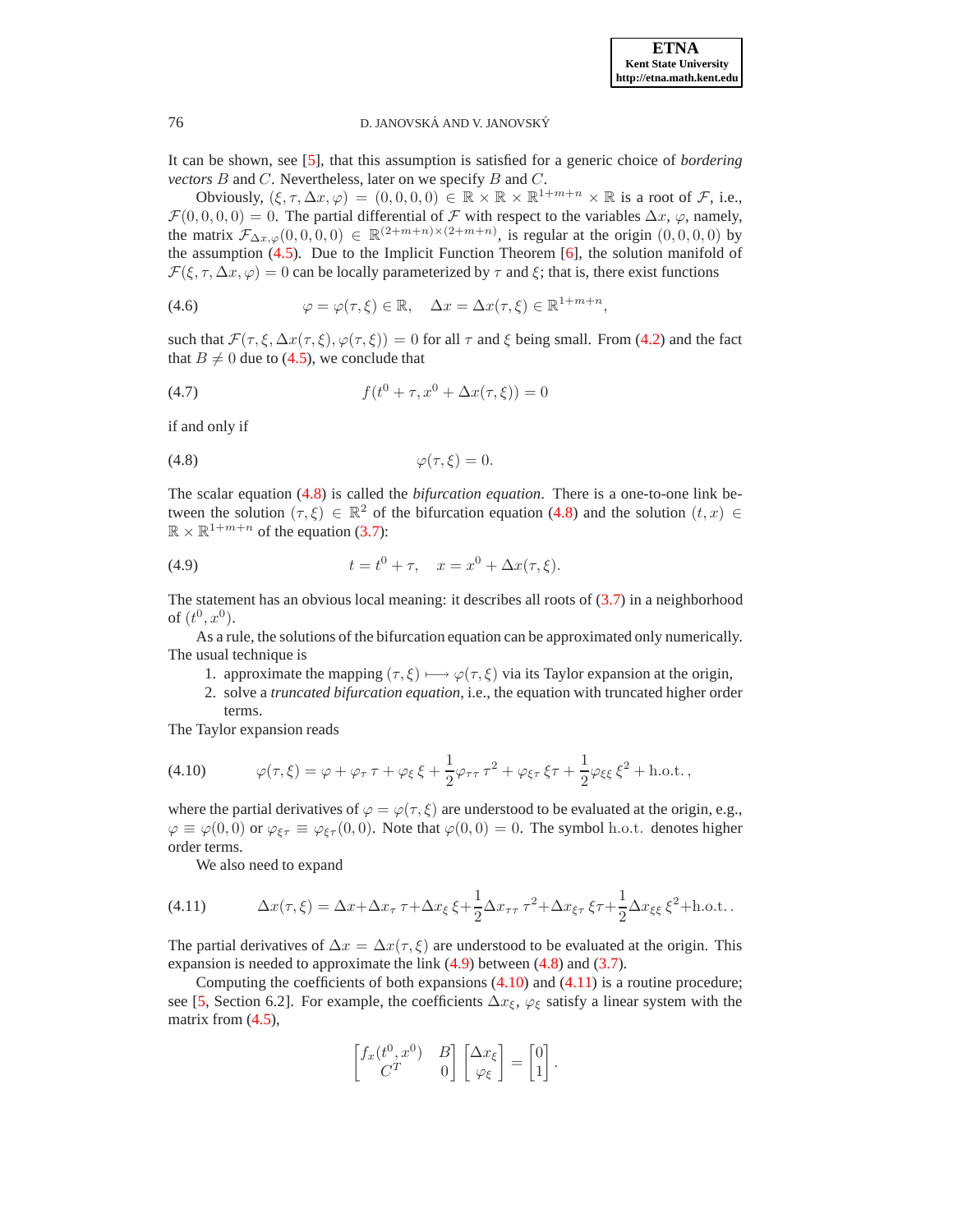The coefficients  $\Delta x_{\xi\xi}$ ,  $\varphi_{\xi\xi}$  are defined via a linear system with the same matrix,

<span id="page-7-4"></span>
$$
\begin{bmatrix} f_x(t^0, x^0) & B \\ C^T & 0 \end{bmatrix} \begin{bmatrix} \Delta x_{\xi\xi} \\ \varphi_{\xi\xi} \end{bmatrix} = \begin{bmatrix} -f_{xx}(t^0, x^0) \, \Delta x_{\xi} \, \Delta x_{\xi} \\ 0 \end{bmatrix},
$$

etc.

We considered the particular function  $f$  defined in [\(3.6\)](#page-3-4). In our computation, we specified  $B$  and  $C$  as

(4.12) 
$$
B = \begin{bmatrix} \delta u \\ \delta v \\ 0 \end{bmatrix}, \quad C = \begin{bmatrix} 0 \\ \delta u \\ \delta v \end{bmatrix}.
$$

Note that condition [\(4.5\)](#page-5-2) is satisfied. Moreover, the computations are simplified. In Appendix  $A$ , we list Taylor coefficients of  $(4.10)$  and  $(4.11)$  up to the second order. The coefficients are computed by using the specific data of the problem:  $t^0$ ,  $x^0$ ,  $\delta u^0$ ,  $\delta v^0$ ,  $A(t)$  and higher derivatives of  $A(t)$  at  $t^0$ .

**4.2. Bifurcation analysis.** Let us analyze the bifurcation equation [\(4.8\)](#page-6-0) in a neighborhood of the origin. Let us start with a heuristic. Due to  $(A.1)$ , the bifurcation equation can be factored as

<span id="page-7-0"></span>(4.13) 
$$
\varphi(\tau,\xi) = \tau \eta(\tau,\xi) = 0, \quad \eta(\tau,\xi) \equiv \varphi_{\tau} + \frac{1}{2} \varphi_{\tau\tau} \tau + \varphi_{\xi\tau} \xi + \text{h.o.t.},
$$

where h.o.t. are of second order. The solutions ( $\tau$ ,  $\xi$ ) of [\(4.13\)](#page-7-0) are linked to the solutions  $(t, x)$  of [\(3.7\)](#page-3-2) via the transformation [\(4.9\)](#page-6-1), where the increments  $\Delta x(\tau, \xi)$  are expanded as

<span id="page-7-3"></span>(4.14) 
$$
\Delta s(\tau, \xi) = \Delta s_{\tau} \tau + \frac{1}{2} \Delta s_{\tau \tau} \tau^2 + \Delta s_{\xi \tau} \xi \tau + \text{h.o.t.},
$$

$$
(4.15)\quad \Delta u(\tau,\xi) = \Delta u_{\tau}\,\tau + \frac{1}{2}\delta u\,\xi - \frac{1}{8}u^0\,\xi^2 + \frac{1}{2}\Delta u_{\tau\tau}\,\tau^2 + \Delta u_{\xi\tau}\,\xi\tau + \text{h.o.t.}\,,
$$

$$
(4.16)\quad \Delta v(\tau,\xi) = \Delta v_{\tau} \tau + \frac{1}{2} \delta v \xi - \frac{1}{8} v^0 \xi^2 + \frac{1}{2} \Delta v_{\tau \tau} \tau^2 + \Delta v_{\xi \tau} \xi \tau + \text{h.o.t.}.
$$

Note that we exploited  $(A.12)$ ,  $(A.6)$ , and  $(A.9)$ . The h.o.t. are of third order.

Obviously,  $\tau = 0$  is a trivial solution of [\(4.13\)](#page-7-0). In case  $\varphi_{\tau} \neq 0$ , this is the only solution locally available. In what follows, let us consider the case  $\varphi_{\tau} = 0$ . We solve [\(4.13\)](#page-7-0) on an open interval  $\mathcal J$  of parameters t assuming that  $t^0 \in \mathcal J$ .

<span id="page-7-2"></span>THEOREM 4.1. Let  $(t^0, x^0) \in \mathcal{J} \times \mathbb{R}^{1+m+n}$ ,  $x^0 = (s^0, u^0, v^0)$  be a root of  $f(t^0, x^0) =$  $0.$  Let  $\dim \text{Ker } f_x(t^0, x^0) = 1$ ; that is, let  $\delta u \in \mathbb{R}^m$ ,  $\|\delta u\| = 1$ ,  $\delta v \in \mathbb{R}^n$ ,  $\|\delta v\| = 1$ , be such *that* [\(4.1\)](#page-5-4) *holds. Assume that*

<span id="page-7-1"></span>(4.17) 
$$
\varphi_{\tau} = 0, \quad \varphi_{\tau} \equiv \frac{1}{2} (\delta u)^T A'(t^0) v^0 + \frac{1}{2} (u^0)^T A'(t^0) \delta v,
$$

$$
(4.18) \t\t \varphi_{\tau\tau} \neq 0.
$$

*For*  $\varphi_{\tau\tau}$ , see [\(A.4\)](#page-14-3). Let  $A = A(t)$  be smooth, i.e.,  $A \in C^{\omega}(\mathcal{J}, \mathbb{R}^{1+m+n})$ . Then there exists an open subinterval  $\mathcal{I} \subset \mathcal{J}$  containing  $t^0$  and a unique function  $t \in \mathcal{I} \longmapsto x(t) \in \mathbb{R}^{1+m+n}$ ,  $x \in C^{\omega}(\mathcal{I}, \mathbb{R}^{1+m+n})$ , such that  $f(t, x(t)) = 0$  for all  $t \in \mathcal{I}$  with  $x(t^0) = x^0$ .

*Proof.* By virtue of the factorization [\(4.13\)](#page-7-0) we have to solve  $\eta(\tau, \xi) = 0$  for  $\tau$  and  $\xi$ . The assumption [\(4.18\)](#page-7-1) makes it possible to apply the Implicit Function Theorem for real analytic functions  $[10]$ .  $\square$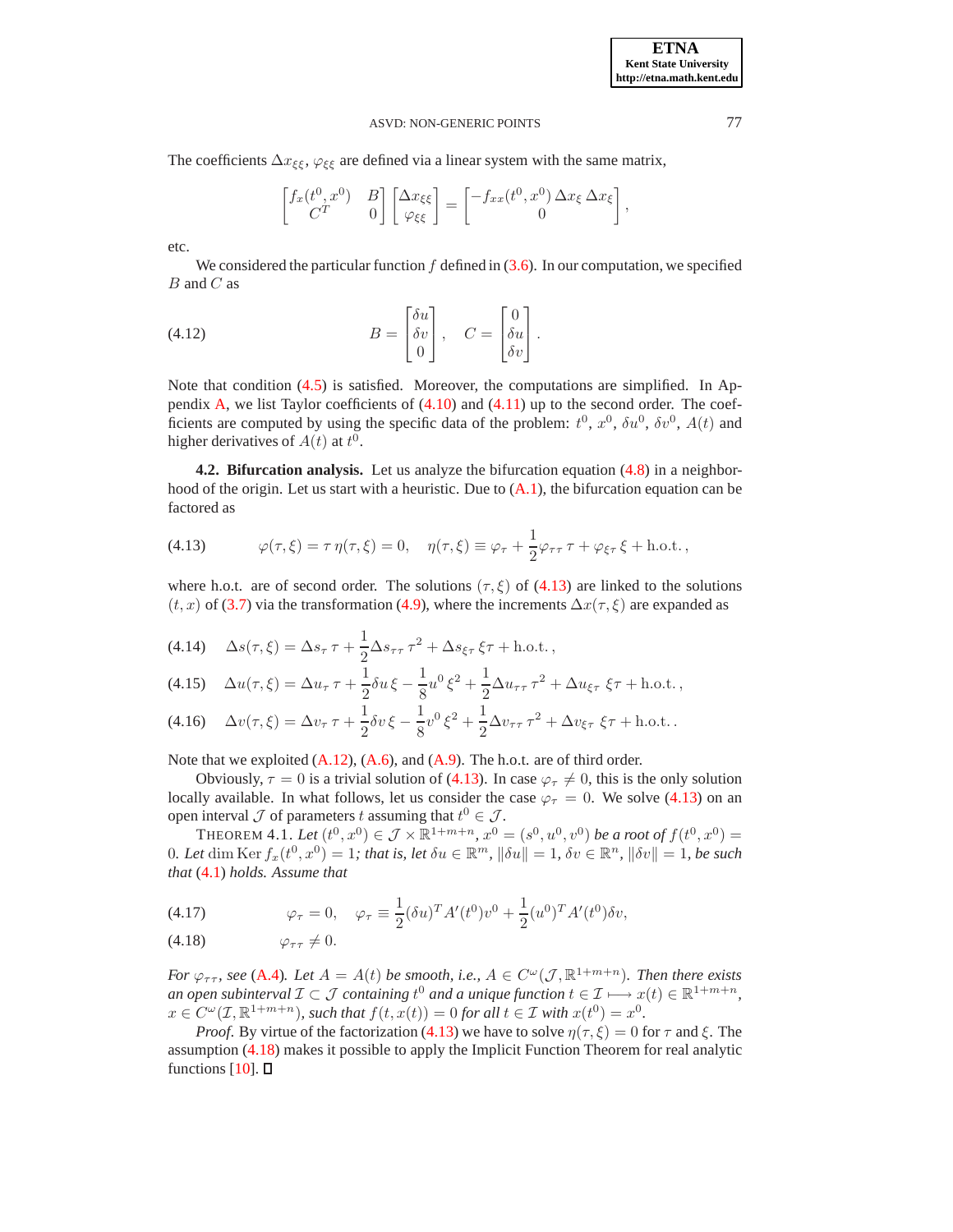In order to introduce required terminology, let us briefly review Singularity Theory [\[5,](#page-16-10) Chapter 6]. Let  $(t^0, x^0) \in \mathbb{R} \times \mathbb{R}^{1+m+n}$  be a root of f, i.e.,  $f(t^0, x^0) = 0$ ; see [\(3.6\)](#page-3-4) in this particular context. If this root  $(t^0, x^0)$  satisfies the assumptions of Theorem [3.10,](#page-3-5) then we say that it is a *regular root*. If not, then  $(t^0, x^0)$  is said to be a *singular root*. In other words,  $(t^0, x^0)$  is a *singular point* of the mapping  $f : \mathbb{R} \times \mathbb{R}^{1+m+n} \to \mathbb{R}^{1+m+n}$ .

In Section [4.1](#page-5-5) we have already mentioned the *codimension* of a singular point. Theorem [4.1](#page-7-2) classifies codim = 1 singular points. The codimension is not the only aspect of the classi-fication. In Theorem [4.1](#page-7-2) we require the equality  $(4.17)$  and the inequality  $(4.18)$ . The former condition is called the *defining condition* and the latter one is the *nondegeneracy condition*. The number of defining conditions is called the *codimension*. Theorem [4.1](#page-7-2) deals with a singular point of  $\text{codim} = 1$ . The next item of the classification list, namely, a singular point of codim = 2, would be defined by the conditions  $\varphi_{\tau} = \varphi_{\tau\tau} = 0$  and the nondegeneracy condition  $\varphi_{\tau\tau\tau} \neq 0$ , etc.

With some abuse of language, we note the following:

REMARK 4.2. Equation [\(3.7\)](#page-3-2) defines a path of parameter dependent*singular values* and corresponding left/right singular vectors. There are *singular points* on this path. One of them could be classified as  $\text{corank} = 1$ ,  $\text{codim} = 1$  singular point. This particular point  $(t^0, x^0)$ ,  $x^0 = (s^0, u^0, v^0)$ , is related to a nonsimple (multiple) singular value  $s^0$ .

<span id="page-8-2"></span>PROPOSITION 4.3. Let the assumptions of Theorem [4.1](#page-7-2) be satisfied. Let  $(t^0, x^0)$  be a  $singular point of f of corank = 1 and codim = 1. Let  $\delta u \in \mathbb{R}^m$ ,  $||\delta u|| = 1$ ,  $\delta v \in \mathbb{R}^n$ ,$  $\|\delta v\| = 1$ , span the kernel [\(4.1\)](#page-5-4). Then the point  $(t^0, y^0) \in \mathbb{R} \times \mathbb{R}^{1+m+n}$ ,  $y^0 \equiv (s^0, \delta u, \delta v)$ , *is also a singular point of* f *of* corank = 1 *and* codim = 1*. Moreover, the Taylor expansion at*  $(t^0, y^0)$  *can be obtained from that at the point*  $(t^0, x^0)$ *, i.e., from* [\(4.13\)](#page-7-0), [\(4.14\)](#page-7-3)–[\(4.16\)](#page-7-3)*.* More precisely, let the coefficients of the Taylor expansion at  $(t^0,y^0)$  be marked by tilde, i.e.,  $\widetilde{\varphi}_{\xi}, \widetilde{\varphi}_{\tau}, \widetilde{\varphi}_{\xi\tau}, \frac{\partial^j \widetilde{\varphi}}{\partial \xi^j}(0,0)$ *, and*  $\frac{\partial^j \widetilde{\Delta s}}{\partial \xi^j}(0,0)$ *. Then* 

<span id="page-8-0"></span>(4.19) 
$$
\widetilde{\varphi}_{\tau} = \varphi_{\tau}, \quad \widetilde{\varphi}_{\xi\tau} = -\varphi_{\xi\tau}, \quad \widetilde{\varphi}_{\tau\tau} = \varphi_{\tau\tau}
$$

*and*

<span id="page-8-1"></span>(4.20) 
$$
\widetilde{\varphi}_{\xi} = \widetilde{\varphi}_{\xi\xi} = \cdots = \frac{\partial^j \widetilde{\varphi}}{\partial \xi^j}(0,0) = \cdots = 0,
$$

(4.21) 
$$
\widetilde{\Delta s}_{\xi} = \widetilde{\Delta s}_{\xi\xi} = \cdots = \frac{\partial^j \widetilde{\Delta s}}{\partial \xi^j}(0,0) = \cdots = 0
$$

*for*  $j = 1, 2, \ldots$ 

*Proof.* The statement concerning the singularity at  $(t^0, y^0)$  follows from the properties of the kernel of  $(3.4)$ . The formulae  $(4.19)$ – $(4.21)$  can be readily verified. Hence, the classification of  $(t^0, y^0)$  follows from the assumptions [\(4.17\)](#page-7-1) and [\(4.18\)](#page-7-1).

As mentioned in Section [1,](#page-0-1) the paper [\[13](#page-16-2)] contains a detailed analysis of non-generic points on the path. It was noted that [\[13\]](#page-16-2) attempts to track *all* singular values, i.e., to construct the path of  $\Sigma(t)$ ,  $U(t)$  and  $V(t)$ ; see [\(1.1\)](#page-0-0). Nevertheless, on the analytical level, one can speak about paths of singular values  $s_j(t)$  and  $s_k(t)$ .

<span id="page-8-3"></span>REMARK 4.4. In [\[13](#page-16-2), Section 3], the author investigates "simple cross over of the paths." He proposed a set of defining conditions for this phenomenon. Nevertheless, he does not resolve this system *explicitly*. It is intuitively clear that this "simple cross over of the paths" should be the singular point treated in Theorem [4.1.](#page-7-2) In our analysis, we can point out computable constants  $(A.2)$  and  $(A.4)$  to decide about the case.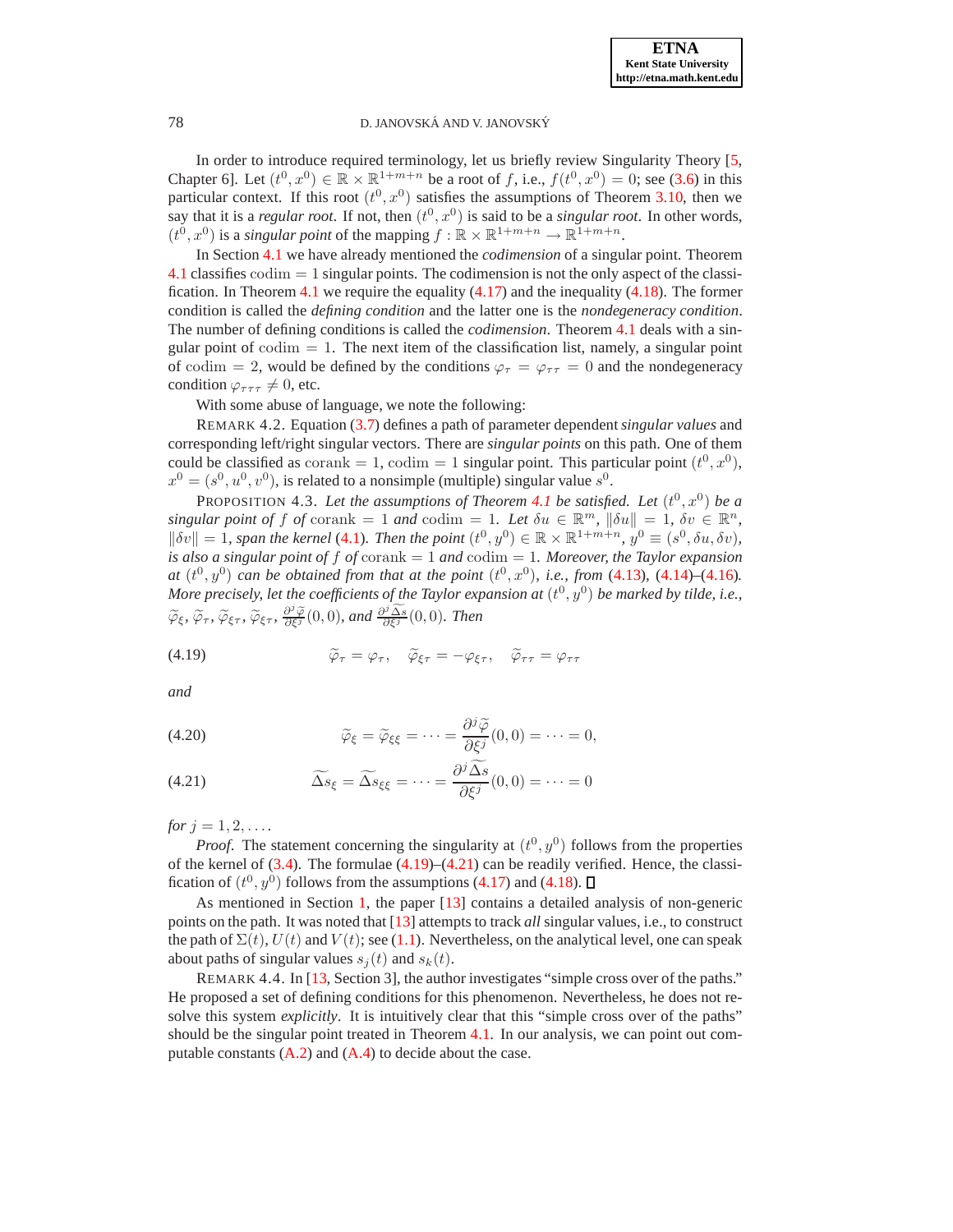,

# ASVD: NON-GENERIC POINTS 79

**4.3. Example.** We consider [\[13,](#page-16-2) Example 2]; see also [\[12,](#page-16-3) Example 1]. Let  $A(t) \equiv$  $U(t)S(t)U(t)$ ,  $t \in \mathbb{R}$ , where

$$
S(t) = diag(0.5 + t, 2 - t, 1 - t, t),
$$

$$
U(t) = \begin{bmatrix} c_1(t) & s_1(t) & 0 & 0 \\ -s_1(t) & c_1(t) & 0 & 0 \\ 0 & 0 & 0 & 0 \\ 0 & 0 & 0 & 0 \end{bmatrix} \begin{bmatrix} 0 & 0 & 0 & 0 \\ 0 & c_2(t) & s_2(t) & 0 \\ 0 & -s_2(t) & c_2(t) & 0 \\ 0 & 0 & 0 & 0 \end{bmatrix} \begin{bmatrix} 0 & 0 & 0 & 0 \\ 0 & 0 & 0 & 0 \\ 0 & 0 & c_3(t) & s_3(t) \\ 0 & 0 & -s_3(t) & c_3(t) \end{bmatrix},
$$

with  $c_1(t) = \cos(t)$ ,  $s_1(t) = \sin(t)$ ,  $c_2(t) = \cos(1+t)$ ,  $s_2(t) = \sin(1+t)$ ,  $c_3(t) = \cos(2+t)$ ,  $s_3(t) = \sin(2 + t)$ . There are five singular points of all paths at  $t = 0.25, 0.5, 0.75, 1, 1.5$ . These are manifested as "simple cross over of the paths" or "simple cross overs" (in terms of [\[13](#page-16-2)]) related to particular pairs of paths; see Figure [4.1](#page-10-0) on the left. Note that if  $t = 1.5$ , then  $s_1(t) = -s_2(t) = 0.5$ . Due to Remark [3.5,](#page-2-6) either  $s_1(t)$  or  $s_2(t)$  is nonsimple (actually, both of them are nonsimple).

We are able to continue *separate* branches of singular values and left/right singular vectors. Let us set  $t = 0.1$ , compute the classical SVD of  $A(t) = U(t)\Sigma(t)V(t)^T$  and initialize the continuation at  $(s_3(t), U_3(t), V_3(t))$ , which are the third singular value and the third columns of  $U(t)$  and  $V(t)$  at  $t = 0.1$ . We actually continue a curve in  $\mathbb{R} \times \mathbb{R}^{1+4+4}$ . In Figure [4.1](#page-10-0) and Figure [4.2,](#page-10-1)  $s(t)$  and  $v_4(t)$  are depicted in green. On this curve there are just two singular points, one at  $t = 0.25$  and the other at  $t = 0.75$ .

Let us perform an asymptotic analysis of the former point. Using the notation of Theorem [4.1,](#page-7-2)

$$
t^0 = 0.25,
$$
  
\n $s^0 = 0.7500,$   
\n $u^0 = [0.9689; -0.2474; 0.0000; -0.0000],$   
\n $v^0 = [0.9689; 0.0780; -0.1475; 0.1827],$   
\n $\delta u = [-0.1475; -0.5776; -0.1981; -0.7781],$   
\n $\delta v = [0; -0.9490; -0.1981; 0.2453].$ 

The leading Taylor coefficients of  $\varphi(\tau, \xi)$  and  $\Delta s(\tau, \xi)$  are

$$
\varphi_{\tau\tau} = -1.6871, \quad \varphi_{\xi\tau} = 1,
$$
  
\n $\Delta s_{\tau} = 1, \quad \Delta s_{\xi\tau} = 0, \quad \Delta s_{\tau\tau} = -1.2751 \times 10^{-8}.$ 

Similarly, we can compute the leading coefficients of  $\Delta u(\tau,\xi) \in \mathbb{R}^4$  and  $\Delta v(\tau,\xi) \in \mathbb{R}^4$ .

Neglecting quadratic terms in  $(4.13)$ ,  $(4.14)$ – $(4.16)$ , we get a local approximation of the green branch being parameterized by  $\tau$ . In particular, we set  $\tau = -0.1 : 0.05 : 0.15$  (regularly spaced points on the interval  $[-0.1, 0.15]$  with increment 0.05) and mark the resulting points by black diamonds; see the zooms in Figure [4.1](#page-10-0) and Figure [4.2.](#page-10-1) Due to Proposition [4.3,](#page-8-2) we can get an asymptotic expansion of the blue branch for free.

<span id="page-9-0"></span>**5. An unfolding.** Let

$$
f: \mathbb{R} \times \mathbb{R}^{1+m+n} \times \mathbb{R} \to \mathbb{R}^{1+m+n},
$$

$$
t \in \mathbb{R}, \quad x = (s, u, v) \in \mathbb{R}^1 \times \mathbb{R}^m \times \mathbb{R}^n, \quad \varepsilon \in \mathbb{R} \mapsto f(t, x, \varepsilon) \in \mathbb{R}^{1+m+n}
$$

$$
(5.1) \qquad f(t, x, \varepsilon) \equiv \begin{bmatrix} -su + (A(t) + \varepsilon Z(t))v \\ (A(t) + \varepsilon Z(t))^T u - sv \\ u^T u + v^T v - 2 \end{bmatrix}.
$$

<span id="page-9-1"></span>The mapping [\(5.1\)](#page-9-1) is an example of an *unfolding* of the mapping [\(3.6\)](#page-3-4). It is required that  $f(t, x, 0)$  via [\(5.1\)](#page-9-1) complies with  $f(t, x)$  via [\(3.6\)](#page-3-4), which is obvious. For a fixed value of  $\varepsilon$ ,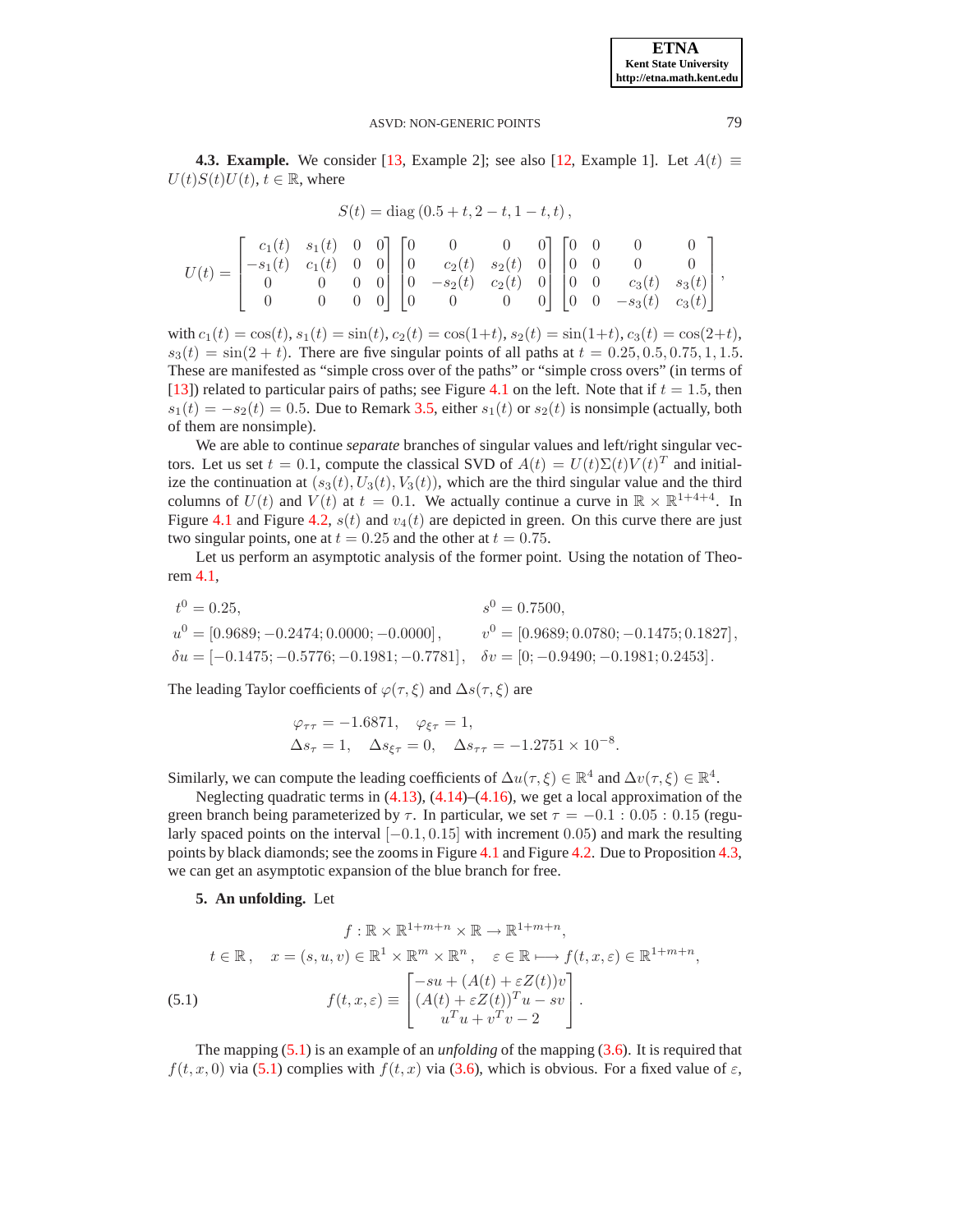

FIGURE 4.1. *Branches of singular values*  $s_1(t), \ldots, s_4(t)$  *in red, blue, green, and yellow as functions of t. Zoomed: The singular point, marked as square, on the green branch. The approximations via asymptotic analysis are marked by diamonds.*

<span id="page-10-0"></span>

<span id="page-10-1"></span>FIGURE 4.2. *Red, blue, green, and yellow branches of the ninth solution component, i.e.,*  $v_4 = v_4(t)$ *. Zoomed: The relevant asymptotic analysis of the green branch.*

we consider the equation

<span id="page-10-2"></span>(5.2) 
$$
f(t, x, \varepsilon) = 0, \quad x = (s, u, v),
$$

for  $t \in \mathbb{R}$  and  $x \in \mathbb{R}^{1+m+n}$ . The unfolding may also model an *imperfection* of the original mapping  $f(t, x)$ .

Let  $(t^0, x^0, 0)$  be a singular point of the above f. Let this point satisfy the assumptions of Theorem [4.1.](#page-7-2) Our aim is to study solutions of [\(5.2\)](#page-10-2) for a small fixed  $\varepsilon$ .

**5.1. Dimensional reduction revisited.** We adapt the dimensional reduction from Sec-tion [4.1](#page-5-5) to the unfolding [\(5.1\)](#page-9-1). Let us fix vectors  $B \in \mathbb{R}^{1+m+n}$ ,  $C \in \mathbb{R}^{1+m+n}$ . Find  $\xi \in \mathbb{R}$ ,  $\tau \in \mathbb{R}, \varepsilon \in \mathbb{R}, \Delta x \in \mathbb{R}^{\bar{1}+m+n}$  and  $\varphi \in \mathbb{R}$  such that

<span id="page-10-3"></span>(5.3) 
$$
f(t^{0} + \tau, x^{0} + \Delta x, \varepsilon) + \varphi B = 0,
$$

$$
C^T \Delta x = \xi.
$$

Under the assumption [\(4.5\)](#page-5-2), the solutions  $\varphi$  and  $\Delta x$  of [\(5.3\)](#page-10-3) and [\(5.4\)](#page-10-3) can be locally parameterized by  $\tau$ ,  $\xi$ , and  $\varepsilon$ , i.e.,

(5.5) 
$$
\varphi = \varphi(\tau, \xi, \varepsilon) \in \mathbb{R}, \quad \Delta x = \Delta x(\tau, \xi, \varepsilon) \in \mathbb{R}^{1+m+n}.
$$

Using the same argument as in Section [4.1,](#page-5-5) we conclude that

<span id="page-10-5"></span>(5.6) 
$$
f(t^{0} + \tau, x^{0} + \Delta x(\tau, \xi, \varepsilon), \varepsilon) = 0
$$

if and only if

<span id="page-10-4"></span>
$$
\varphi(\tau,\xi,\varepsilon) = 0
$$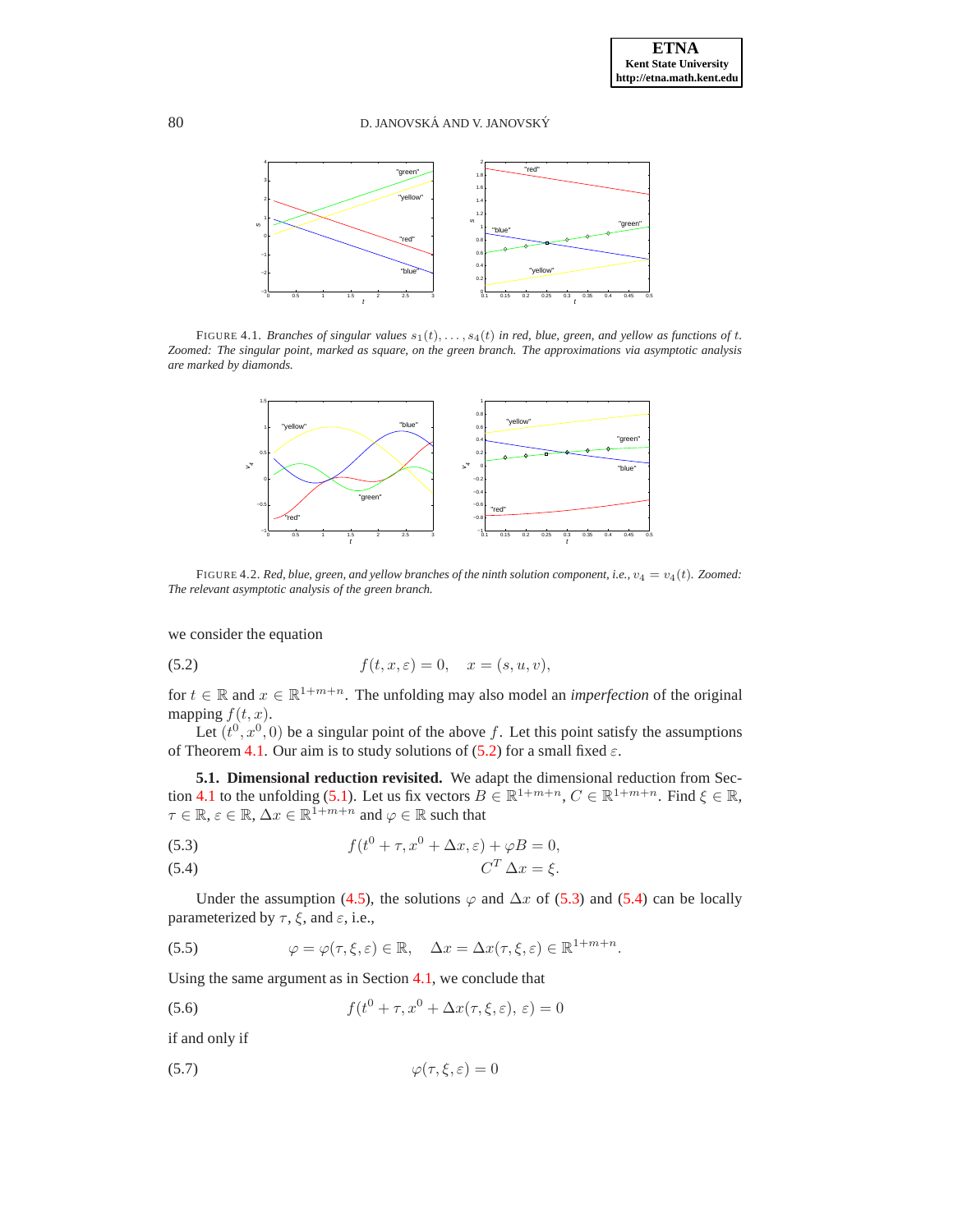for small  $\tau$ ,  $\xi$  and  $\varepsilon$ .

The aim is to compute Taylor expansions of the functions  $\varphi(\tau, \xi, \varepsilon \varepsilon)$  and  $\Delta x(\tau, \xi, \varepsilon)$  at the origin in order to approximate solutions of  $(5.7)$  and  $(5.6)$ . In Appendix [A,](#page-13-0) we list the relevant Taylor coefficients up to second order. The bordering is chosen as in [\(4.12\)](#page-7-4).

**5.2. Imperfect bifurcation.** Consider the expansions

<span id="page-11-4"></span>(5.8) 
$$
\varphi(\tau,\xi,\varepsilon) = \tau \left( \varphi_{\tau} + \frac{1}{2} \varphi_{\tau\tau} \tau + \varphi_{\xi\tau} \xi \right) + \varepsilon \left( \varphi_{\varepsilon} + \varphi_{\xi\varepsilon} \xi + \varphi_{\tau\varepsilon} \tau + \frac{1}{2} \varphi_{\varepsilon\varepsilon} \varepsilon \right) + \text{h.o.t.}
$$

and

<span id="page-11-1"></span>(5.9) 
$$
\Delta s(\tau, \xi, \varepsilon) = \tau \left( \Delta s_{\tau} + \frac{1}{2} \Delta s_{\tau \tau} \tau + \Delta x_{\xi \tau} \xi \right) + \varepsilon \left( \Delta s_{\varepsilon} + \Delta s_{\xi \varepsilon} \xi + \Delta s_{\tau \varepsilon} \tau + \frac{1}{2} \Delta s_{\varepsilon \varepsilon} \varepsilon \right) + \text{h.o.t.},
$$
  
(5.10) 
$$
\Delta u(\tau, \xi, \varepsilon) = \Delta u_{\tau} \tau + \frac{1}{2} \delta u \xi - \frac{1}{8} u^0 \xi^2 + \frac{1}{2} \Delta u_{\tau \tau} \tau^2 + \Delta u_{\xi \tau} \xi \tau + \varepsilon \left( \Delta u_{\varepsilon} + \Delta u_{\xi \varepsilon} \xi + \Delta u_{\tau \varepsilon} \tau + \frac{1}{2} \Delta u_{\varepsilon \varepsilon} \varepsilon \right) + \text{h.o.t.},
$$

<span id="page-11-2"></span>(5.11) 
$$
\Delta v(\tau, \xi, \varepsilon) = \Delta v_{\tau} \tau + \frac{1}{2} \delta v \xi - \frac{1}{8} v^0 \xi^2 + \frac{1}{2} \Delta v_{\tau \tau} \tau^2 + \Delta v_{\xi \tau} \xi \tau + \varepsilon \left( \Delta v_{\varepsilon} + \Delta v_{\xi \varepsilon} \xi + \Delta v_{\tau \varepsilon} \tau + \frac{1}{2} \Delta v_{\varepsilon \varepsilon} \varepsilon \right) + \text{h.o.t.}.
$$

The h.o.t. are of third order.

<span id="page-11-0"></span>Instead of [\(5.7\)](#page-10-4), we solve the *truncated* bifurcation equation

(5.12) 
$$
\tau \left( \varphi_{\tau} + \frac{1}{2} \varphi_{\tau \tau} \tau + \varphi_{\xi \tau} \xi \right) + \varepsilon \left( \varphi_{\varepsilon} + \varphi_{\xi \varepsilon} \xi + \varphi_{\tau \varepsilon} \tau + \frac{1}{2} \varphi_{\varepsilon \varepsilon} \varepsilon \right) = 0
$$

for  $\xi$  and  $\tau$  and fixed  $\varepsilon$ . If  $\varphi_{\xi\epsilon} \neq 0$ , the solutions to [\(5.12\)](#page-11-0) can be parameterized by  $\tau$ .

Hence, given a small value of  $\tau$  we compute  $\xi = \xi(\tau)$  as a solution of the truncated bifurcation equation [\(5.12\)](#page-11-0). Then we substitute this pair  $(\tau, \xi(\tau))$  into the *truncated* version of  $(5.9)$ – $(5.11)$ . We get an approximation of the root of  $(5.6)$ .

Let us consider the function [\(2.1\)](#page-1-2) from Section [2](#page-1-0) and set  $\varepsilon = 0.1$ . In Figure [2.2,](#page-2-1) in fact, the solution sets of [\(5.2\)](#page-10-2) are depicted, namely, the solution components  $t \mapsto x_1(t) = s(t)$ ,  $t \mapsto x_4(t) = v_1(t)$  and  $t \mapsto x_5(t) = v_2(t)$  as  $-0.5 \le t \le 0.5$ , for both red and blue branches. In Figure [5.1,](#page-12-1) there are zooms of both red and blue branches showing the solution components  $t \mapsto s(t)$ , on the left, and the components  $t \mapsto v_1(t)$ , on the right. These solutions were computed numerically via path-following; see Section [3.2.](#page-3-7) Approximations via  $(5.12)$  and the truncated versions of  $(5.9)$ – $(5.11)$  are marked by red and blue diamonds. They are reasonably accurate for small  $t$ .

<span id="page-11-3"></span>**5.3. Example continued.** Let us consider  $A(t)$  as in Example [4.3.](#page-8-3) We model an imper-fection [\(5.1\)](#page-9-1),  $n = m = 4$ . In particular, we set

$$
\varepsilon=-0.1, \quad Z(t)\equiv \left[\begin{array}{rrrr} 1.0 & -0.7 & 0.3 & -0.6 \\ 0.9 & 0.3 & -0.7 & 0.8 \\ 0.1 & 0.4 & -0.3 & 9.0 \\ -0.6 & 0.1 & 0.7 & -0.5 \end{array}\right].
$$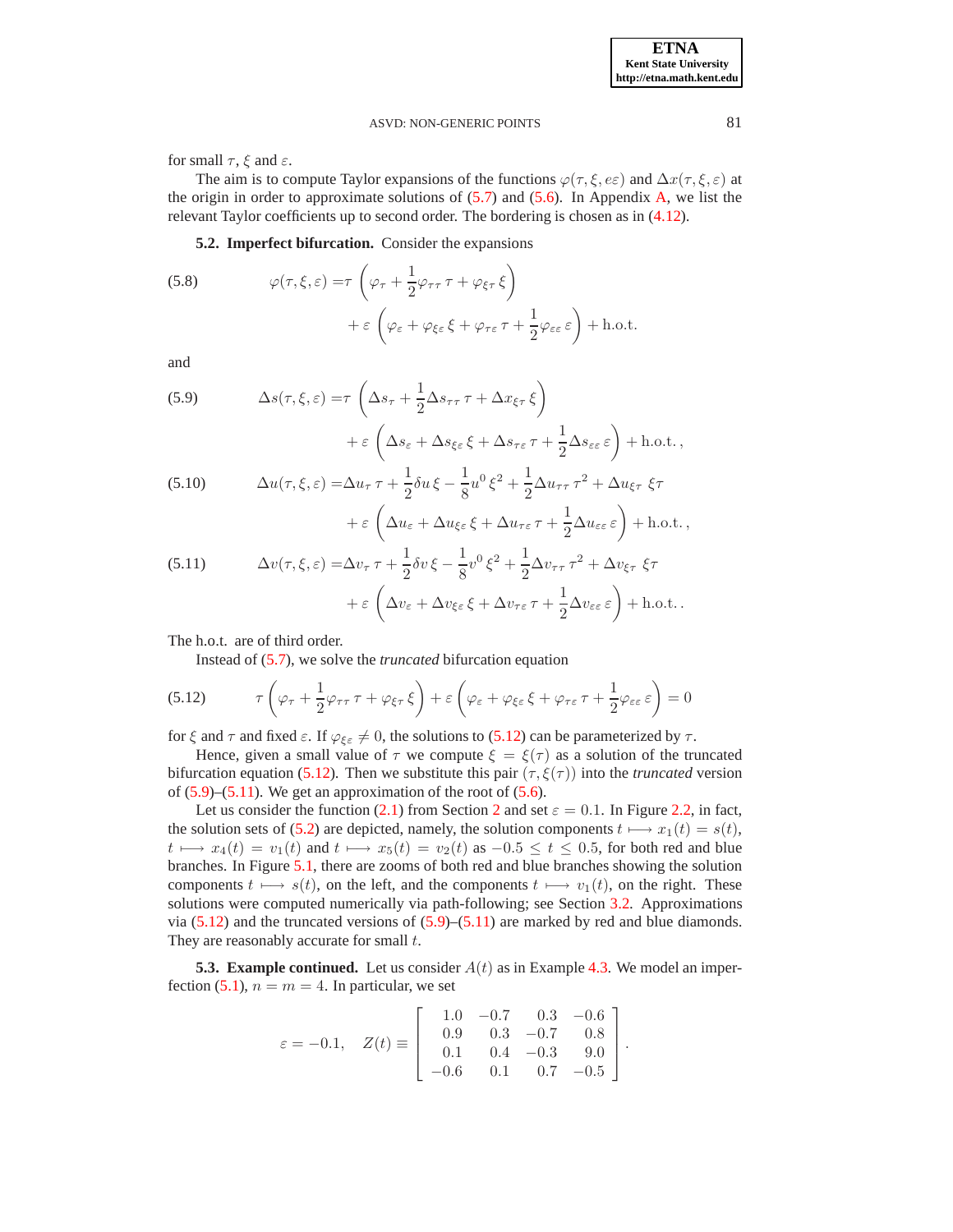

FIGURE 5.1. *Analysis of motivating example from Section [2,](#page-1-0)* ε = 0.1*: zooms of both red and blue branches, namely, the solution components*  $t \mapsto s(t)$ *,*  $t \mapsto v_1(t)$ *, compared with results of the truncated approximation marked by diamonds.*

<span id="page-12-1"></span>

<span id="page-12-2"></span>FIGURE 5.2. *Example from Section* [5.3,](#page-11-3)  $\varepsilon = -0.1$ *: Four perturbed branches of the analytic SVD,*  $t \mapsto s(t)$ *. On the left: An illustration of the adaptive step length.*

We compute solutions of [\(5.2\)](#page-10-2) for  $t \geq 0.1$ .

In Figure [5.2,](#page-12-2) there are four solution branches, namely, the first four components of s parameterized by t,  $0.1 \le t \le 2$ , colored by red, blue, green, and yellow. The initial conditions of these branches are the perturbations of the initial conditions from Example [4.3.](#page-8-3) Observe that the blue branch is close to the red one, and the green branch to the yellow one for  $t \approx 1.5$  and  $t \approx 0.5$ , respectively.

We should have in mind our motivation, as illustrated in Figure [2.1](#page-2-0) and Figure [2.2.](#page-2-1) The simple cross over branching *degenerates* to a touching of different branches like <sup>∪</sup> ∩ . As far as the left/right singular vector paths are concerned, a perturbation implies twisting.

Coming back to the perturbed Example [5.3,](#page-11-3) namely, to the continuation of the blue and the green branches, we observed twists of left/right singular vectors for  $t \approx 1.5$  and  $t \approx 0.5$ , respectively. In Figure [5.3,](#page-13-1) on the left, the  $(u_1, u_2)$ -solution components of the blue and red branches are shown near  $t \approx 1.5$ . The particular components twist. Similarly, in Figure [5.3,](#page-13-1) on the right, we depict the  $(u_2, u_3)$ -solution components of the green and yellow branches as  $t \approx 0.5$ . Again, there is a twist. Note that a similar observation can be made as the blue and green branches nearly touch for  $t \approx 0.25$ .

Comparing Figure [4.1](#page-10-0) and Figure [5.2,](#page-12-2) we conclude that the global branching scenario may change dramatically under a perturbation.

<span id="page-12-0"></span>**6. Conclusions.** We introduced a new path-following technique to follow simple singular values and the corresponding left/right singular vectors. We investigated singularities on the path; namely, we classified a singularity with corank  $= 1$  and codim  $= 1$ . This singularity is related to "simple cross overs" (in terms of [\[13\]](#page-16-2)). We also studied this singularity subject to a perturbation (an imperfection).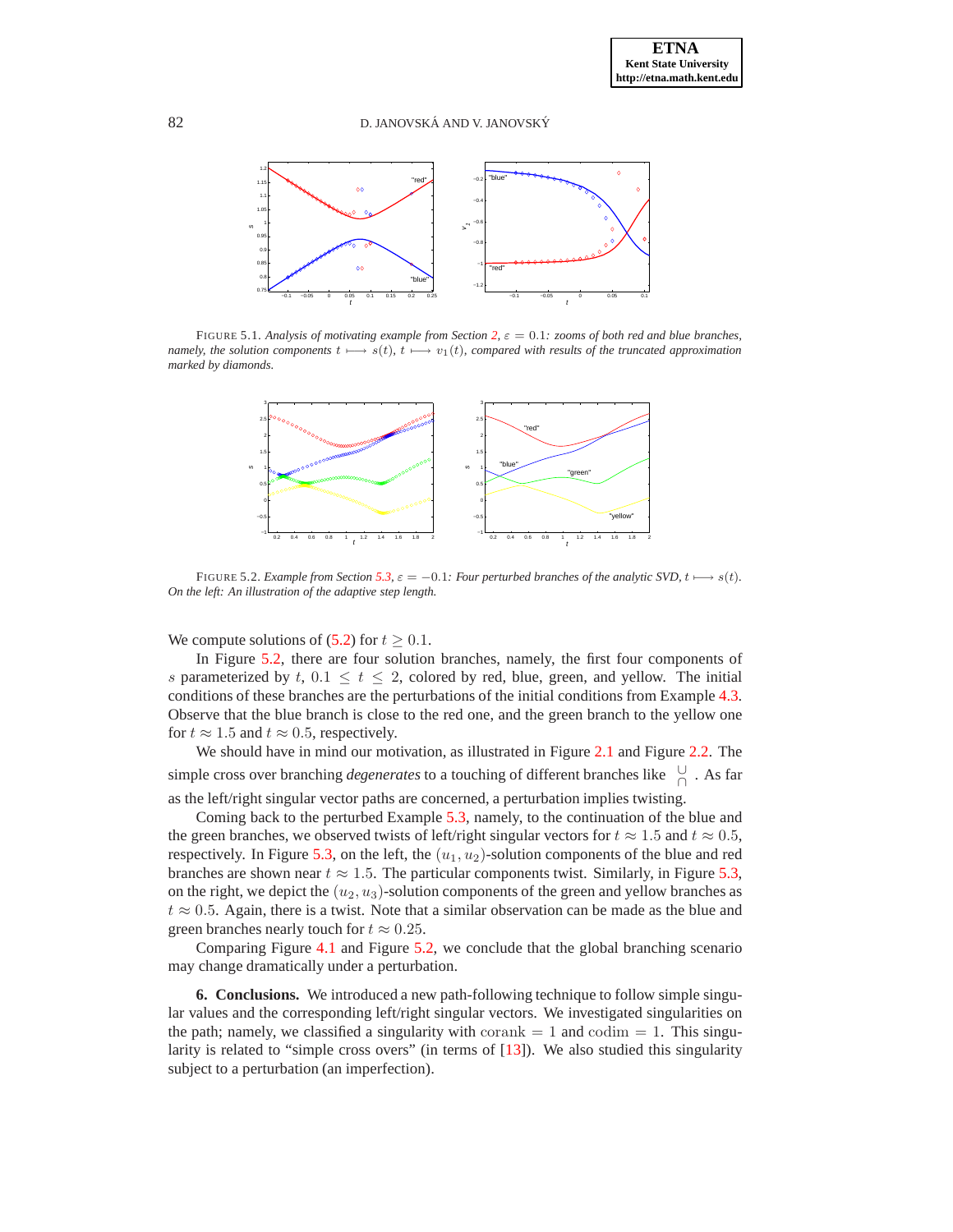

<span id="page-13-1"></span>FIGURE 5.3. *The solution components. Left: The blue and red branches for*  $t \approx 1.5$ *. Right: The green and yellow branches for*  $t \approx 0.5$ *.* 



<span id="page-13-2"></span>FIGURE 6.1. *Branches of singular values*  $s_1(t), \ldots, s_{10}(t)$  *as functions of*  $0 \le t \le 0.4$ *. The branches*  $s_6(t)$ and  $s<sub>7</sub>(t)$  are in magenta and cyan. They cross on the left while they do not cross on the right. For the zoom, see *Figure* [6.2.](#page-14-4)

These investigations try to support the claim that the aforementioned path-following technique works generically. Consider the homotopy [\(3.11\)](#page-4-3) again. Let us compute the path of the ten largest singular values using MATCONT [\[3](#page-16-8)]. The result is summarized in Figure [6.1.](#page-13-2) The paths  $s_6(t)$  and  $s_7(t)$  intersect on the left. The Continuer was run under a default parameter setting (InitStepsize = 0.01, MinStepsize =  $10^{-5}$ , MaxStepsize = 0.1). If we increase the precision (setting InitStepsize =  $0.001$ , MinStepsize =  $10^{-6}$ , MaxStepsize  $= 0.01$ ) the relevant branches do not intersect, as shown in Figure [6.1](#page-13-2) on the right. Figure [6.2](#page-14-4) shows zooms of the mentioned branches computed with default (on the left) and the increased (on the right) precisions. The figure on the left suggests that the "crossing" is a numerical artifact. We refer to the magenta curve, i.e., the numerically computed branch  $s_6(t)$ . The cyan branch  $s_7(t)$  (not shown there) exhibits similar zig-zag oscillations. The dotted cyan line is a trimmed curve  $s_7(t)$  with removed oscillations.

Generically, parameter-dependent singular values do not change the ordering except if they change the sign. In a forthcoming paper we will investigate zero singular values subject to perturbations.

## <span id="page-13-0"></span>**Appendix A. Details of Taylor expansions.**

We review leading terms of the expansions  $(4.13)$ ,  $(4.14)$ – $(4.16)$ , and the imperfect versions  $(5.8)$ ,  $(5.9)$ – $(5.11)$ .

Note that the computation of these terms follows a routine chain rule procedure indi-cated at the end of Section [4.1.](#page-5-5) We take advantage of the structure of  $f_x$  and higher partial differentials of  $f$ .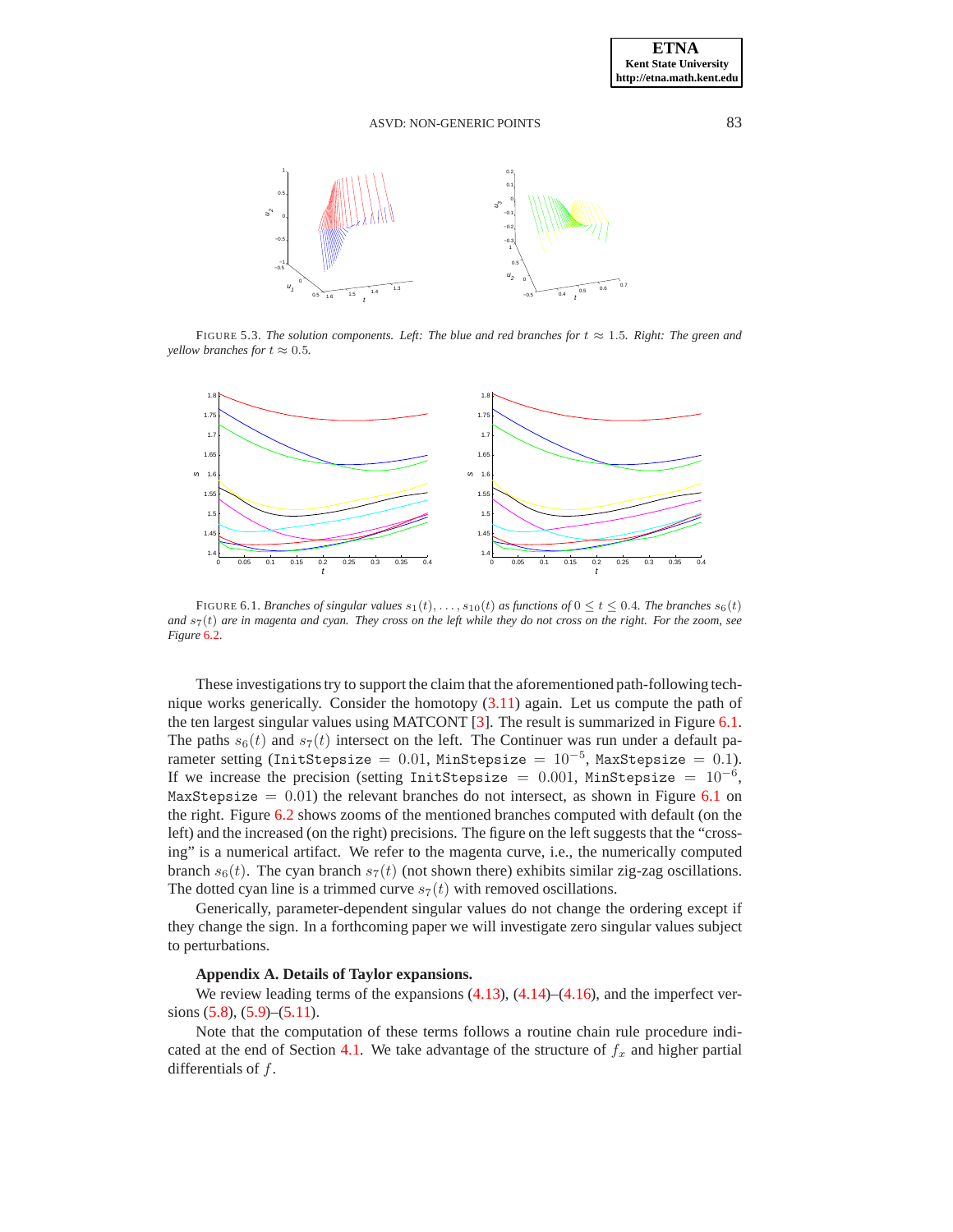

<span id="page-14-4"></span>FIGURE 6.2. *Zooms: The crossing of the branches*  $s_6(t)$  *and*  $s_7(t)$ *, shown in magenta and cyan, on the left of Figure* [6.1](#page-13-2) *is actually a numerical artifact. If the precision is increased, then the numerically computed branches do not cross.*

The Taylor coefficients depend on the following data:  $u^0$ ,  $v^0$ ,  $\delta u^0$ ,  $\delta v^0$ ,  $A(t)$ ,  $A'(t)$ ,  $A''(t)$  and higher derivatives of  $\overline{A}(t)$ , and on  $Z(t)$ ,  $Z'(t)$  and higher derivatives of  $Z(t)$ . Note that  $Z(t)$  is related to the unfolding [\(5.1\)](#page-9-1). **Concerning** [\(4.13\)](#page-7-0):

<span id="page-14-0"></span>(A.1) 
$$
\varphi_{\xi} = \varphi_{\xi\xi} = \cdots = \frac{\partial^j \varphi}{\partial \xi^j}(0,0) = \cdots = 0, \quad j = 1,2,\ldots,
$$

<span id="page-14-3"></span>(A.2) 
$$
\varphi_{\tau} = -\frac{1}{2} (\delta u)^T A'(t^0) v^0 - \frac{1}{2} (u^0)^T A'(t^0) \delta v,
$$

(A.3) 
$$
\varphi_{\xi\tau} = \frac{1}{2} \left( (u^0)^T A'(t^0) v^0 - (\delta u)^T A'(t^0) \delta v \right),
$$

(A.4) 
$$
\varphi_{\tau\tau} = -\frac{1}{2} \left( (\delta u)^T A''(t^0) v^0 + (u^0)^T A''(t^0) \delta v \right) - \left( (\delta u)^T A'(t^0) \Delta v_{\tau} + (\Delta u_{\tau})^T A'(t^0) \delta v \right),
$$

where

<span id="page-14-5"></span>(A.5) 
$$
\begin{bmatrix} \Delta u_{\tau} \\ \Delta v_{\tau} \end{bmatrix} = -\mathcal{M}^+(t^0, s^0) \begin{bmatrix} A'(t^0)v^0 \\ A'(t^0)^T u^0 \end{bmatrix},
$$

 $\mathcal{M}(t^0, s^0)$  is defined in [\(3.4\)](#page-3-6). **Concerning** [\(4.14\)](#page-7-3)–[\(4.16\)](#page-7-3):

<span id="page-14-1"></span>(A.6) 
$$
\Delta s_{\xi} = 0, \quad \Delta u_{\xi} = \frac{1}{2} \delta u, \quad \Delta v_{\xi} = \frac{1}{2} \delta v,
$$

(A.7) 
$$
\Delta s_{\tau} = (u^0)^T A'(t^0) v^0, \quad \begin{bmatrix} \Delta u_{\tau} \\ \Delta v_{\tau} \end{bmatrix} = -\mathcal{M}^+(t^0, s^0) \begin{bmatrix} A'(t^0) v^0 \\ A'(t^0)^T u^0 \end{bmatrix},
$$

(A.8) 
$$
\Delta s_{\xi\tau} = -\frac{1}{2}\varphi_{\tau}, \qquad \left[\frac{\Delta u_{\xi\tau}}{\Delta v_{\xi\tau}}\right] = -\frac{1}{2}\mathcal{M}^+(t^0, s^0) \left[\frac{A'(t^0)\delta v}{A'(t^0)^T \delta u}\right],
$$

<span id="page-14-2"></span>(A.9) 
$$
\Delta s_{\xi\xi} = 0, \qquad \begin{bmatrix} \Delta u_{\xi\xi} \\ \Delta v_{\xi\xi} \end{bmatrix} = -\frac{1}{4} \begin{bmatrix} u^0 \\ v^0 \end{bmatrix},
$$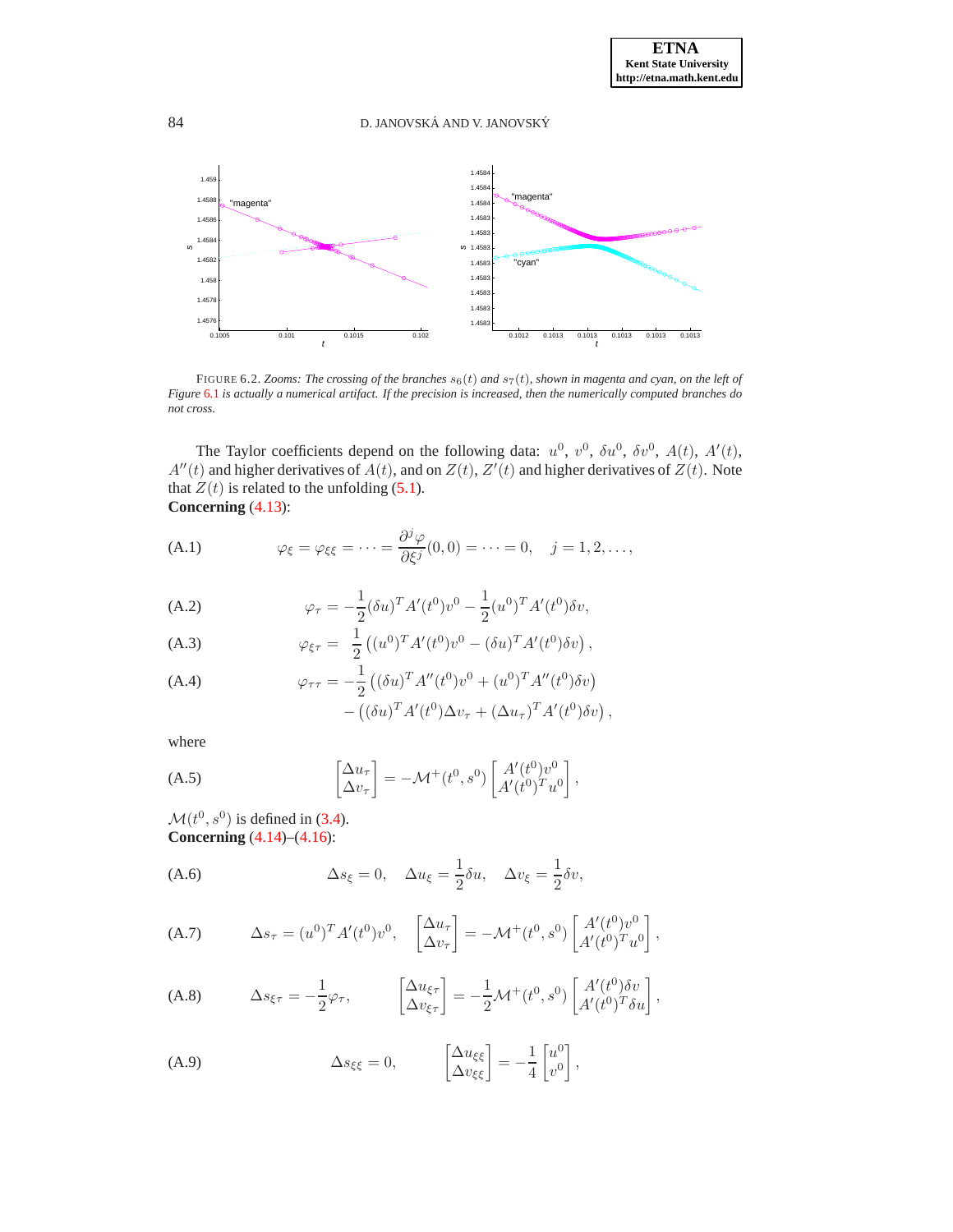(A.10) 
$$
\Delta s_{\tau\tau} = (u^0)^T A''(t^0) v^0 + (u^0)^T A'(t^0) \Delta v_{\tau} + (\Delta u_{\tau})^T A'(t^0) v^0,
$$

$$
\begin{bmatrix} \Delta u_{\tau\tau} \\ \Delta v_{\tau\tau} \end{bmatrix} = -\mathcal{M}^+(t^0, s^0) \begin{bmatrix} A''(t^0) v^0 \\ A''(t^0)^T u^0 \end{bmatrix}
$$

$$
-2\mathcal{M}^+(t^0, s^0) \begin{bmatrix} A'(t^0) \delta v_{\tau} \\ A'(t^0)^T \delta u_{\tau} \end{bmatrix}
$$

$$
-2(u^0)^T A'(t^0) v^0 \left( \mathcal{M}^+(t^0, s^0) \right)^2 \begin{bmatrix} A'(t^0) v^0 \\ A'(t^0)^T u^0 \end{bmatrix},
$$

(A.11) 
$$
\Delta s_{\xi\xi\xi} = 0, \qquad \left[\begin{matrix} \Delta u_{\xi\xi\xi} \\ \Delta v_{\xi\xi\xi} \end{matrix}\right] = 0.
$$

Moreover,

(A.12) 
$$
\Delta s_{\xi} = \Delta s_{\xi\xi} = \cdots = \frac{\partial^j \Delta s}{\partial \xi^j}(0,0) = \ldots \cdots = 0, \quad j = 1,2,\ldots.
$$

<span id="page-15-0"></span>REMARK A.1. The formulae [\(A.1\)](#page-14-0) and [\(A.12\)](#page-15-0) can be verified by induction.

# **Concerning** [\(5.9\)](#page-11-1)–[\(5.11\)](#page-11-2):

(A.13) 
$$
\varphi_{\varepsilon} = -\frac{1}{2} \left( (\delta u)^T Z(t^0) v^0 + (u^0)^T Z(t^0) \delta v \right),
$$

(A.14) 
$$
\varphi_{\xi\varepsilon} = \frac{1}{2} \left( (u^0)^T Z(t^0) v^0 - (\delta u)^T Z(t^0) \delta v \right),
$$

(A.15) 
$$
\varphi_{\varepsilon\varepsilon} = -(\delta u)^T Z(t^0) \Delta v_{\varepsilon} - (\Delta u_{\varepsilon})^T Z(t^0) \delta v,
$$
  
(A.16) 
$$
\frac{1}{\sqrt{(\varepsilon - T_A t/(0))} \Delta t} = \frac{(\varepsilon - T_A t/(0))}{\sqrt{(\varepsilon - T_A t/(0))} \Delta t}.
$$

(A.16)  
\n
$$
\varphi_{\tau\varepsilon} = -\frac{1}{2} \left( (\delta u)^T A'(t^0) \Delta v_{\varepsilon} + (\delta v)^T (A'(t^0))^T \Delta u_{\varepsilon} \right)
$$
\n
$$
-\frac{1}{2} \left( (\delta u)^T Z'(t^0) v^0 + (\delta v)^T (Z'(t^0))^T u^0 \right)
$$
\n
$$
-\frac{1}{2} \left( (\delta u)^T Z(t^0) \Delta v_{\tau} + (\delta v)^T (Z(t^0))^T \Delta u_{\tau} \right),
$$

where  $\Delta u_{\tau}$ ,  $\Delta v_{\tau}$  are defined by [\(A.5\)](#page-14-5),

(A.17) 
$$
\begin{bmatrix} \Delta u_{\varepsilon} \\ \Delta v_{\varepsilon} \end{bmatrix} = -\mathcal{M}^+(t^0, s^0) \begin{bmatrix} Z(t^0)v^0 \\ Z^T(t^0)u^0 \end{bmatrix}.
$$

$$
\Delta s_{\varepsilon} = (u^0)^T Z(t^0) v^0,
$$

(A.19) 
$$
\Delta s_{\xi\epsilon} = \frac{1}{4} \left( (u^0)^T Z(t^0) \delta v + (\delta u)^T Z(t^0) v^0 \right),
$$

(A.20) 
$$
\begin{bmatrix} \Delta u_{\xi\varepsilon} \\ \Delta v_{\xi\varepsilon} \end{bmatrix} = -\frac{1}{2} \mathcal{M}^+(t^0, s^0) \begin{bmatrix} Z(t^0) \delta v \\ Z^T(t^0) \delta u \end{bmatrix},
$$

(A.21) 
$$
\Delta s_{\tau \varepsilon} = \frac{1}{2} \left( (u^0)^T A'(t^0) \Delta v_{\varepsilon} + (v^0)^T (A'(t^0))^T \Delta u_{\varepsilon} \right) + \frac{1}{2} \left( (\delta u)^T Z(t^0) \Delta v_{\tau} + (v^0)^T (Z(t^0))^T \Delta u_{\tau} \right) + (u^0)^T Z'(t^0) v^0,
$$